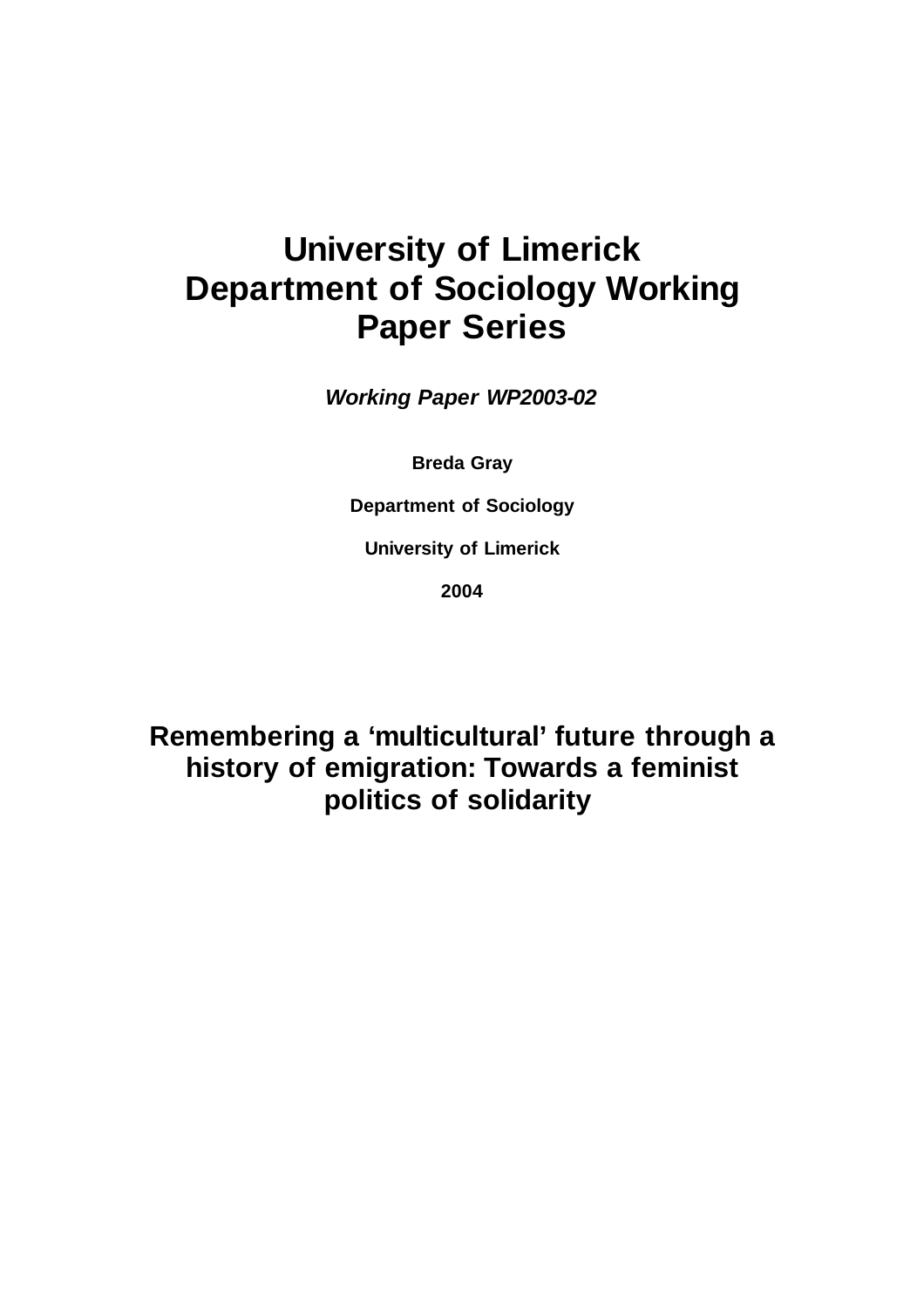**Breda Gray**

**Department of Sociology**

**University of Limerick**

# **Breda.gray@ul.ie**

**2004**

# **Remembering a 'multicultural' future through a history of emigration: Towards a feminist politics of solidarity**

## **Abstract**

This article investigates the workings of empathy, identification and solidarity across difference and argues that these represent urgent theoretical and political concerns for feminist politics today. It also points to the affective power of memory in political discourse, its potential to bolster identity, and its centrality to differentiation, all of which render the deployments of memory critical to understanding the politics of differentiation and belonging. These topics are addressed via a discussion of selected pro-immigrant discourses in the Republic of Ireland at the turn of the twenty-first century and how these discourses invoke the ethical potential in memorialising past emigration from Ireland. Three questions are addressed: first, what kinds of analogies are drawn between new immigration to Ireland in the present and a past marked by emigration? Second, what can the notion of a 'repressed national memory of emigration' contribute to the promotion of a critical multiculturalism and solidarity with immigrants? And finally, what can debates about difference and identification within feminist theory tell us about how ethnic, familial or national ties might ground or inhibit the development of an ethical relationship to the other? The article concludes with a discussion of the possibilities for feminist solidarity in contexts of the multicultural and the global.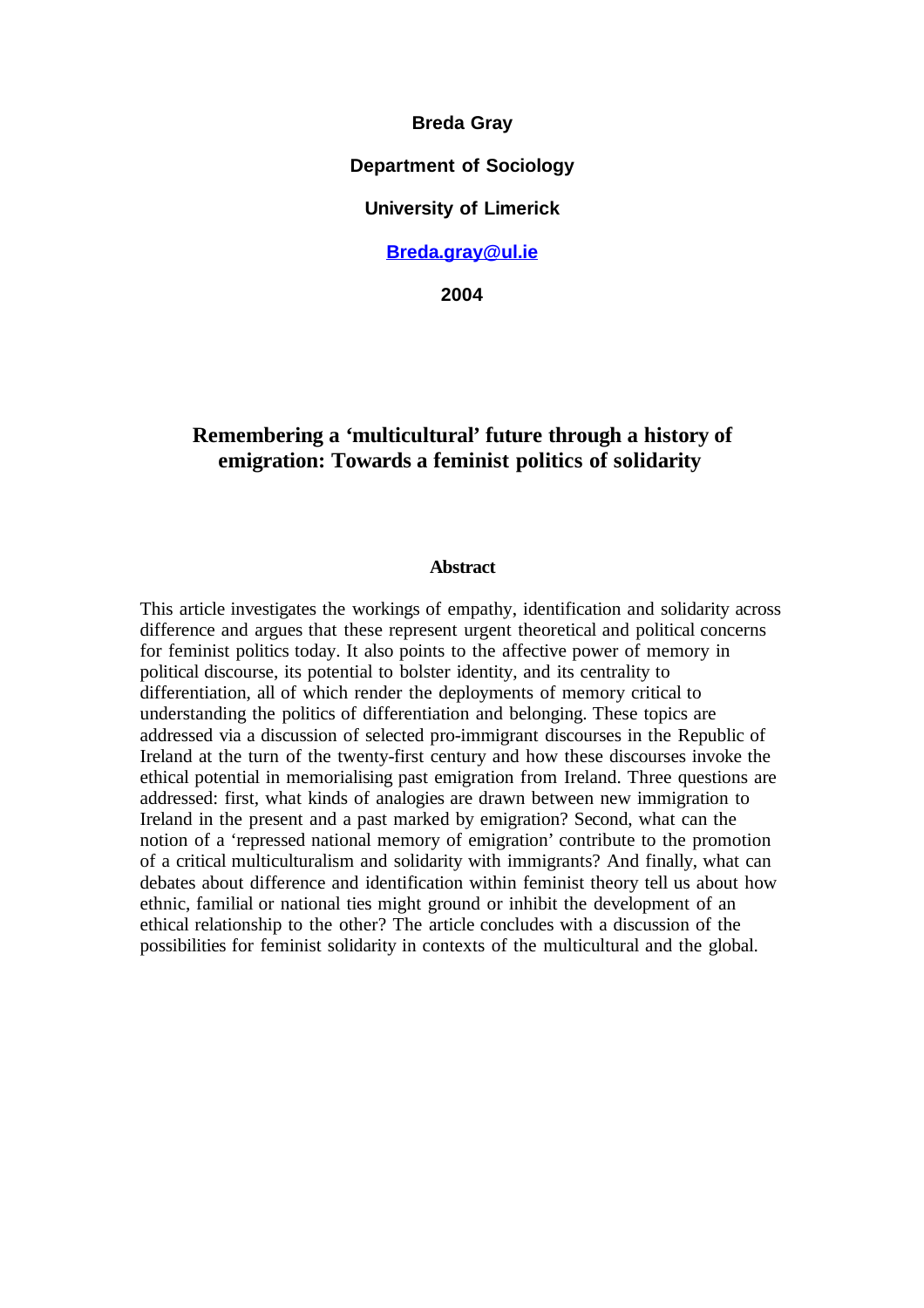# **Introduction**

Immigration and asylum seeking have become important social phenomena and subjects of debate in Ireland since the mid-1990s. About 200,000 non-Irish immigrants (approx. 5 per cent of the population) have arrived in Ireland since 1996 with close to 57,000 of these being from non-EU countries (MacÉinrí and Walley, 2003, p. 10). Returning Irish nationals represent another category of immigrants, accounting for almost 55 percent of all inmigration in 1999 (*ibid*.), and falling to just over 35 percent of in-migration in the twelve months to April 2003 (CSO, 2003). While the gender ratio of immigrants has been more or less equal for most of the years since 1996, women accounted for well over half of all immigrants in the year to April 2002 (CSO, 2003). Overall immigration levels peaked at 66,900 in the year to April 2002 and fell back to 50,000 in the year to April 2003. Immigration is therefore a demographically and socially significant aspect of social change in Ireland since the mid-1990s. Based in no small part on the issuing of work permits tied to specific jobs and employers 1 , immigration has become an officially sanctioned response to the labour shortages arising in the Irish 'Celtic Tiger' economy <sup>2</sup> and is expected to continue in the foreseeable future, although maybe not at the high levels of recent years.

The numbers seeking asylum in Ireland have also increased over the past decade or so with applications amounting to between 10,000 and 11,600 approx. per annum from 2000 to 2002 compared with thirty-nine applications in 1992. Applications for asylum began to decline again in 2003 largely as a result of EU and state tightening of border controls and changing conditions of asylum in Ireland. <sup>3</sup> Until 2003, asylum seekers who were parents of an Irish citizen child could apply for residency based on their parentage of that child, <sup>4</sup> and just over 6,000 non-national, non-EU applicants have been granted residency in Ireland on the basis of having Irish-born children since 1998 (Kennedy and Murphy-Lawless, 2003). Asylum seeking women giving birth in Ireland have become the focus of a moral panic about asylum-seekers and new immigrants since 2002 largely as a result of government attempts to remove this right and the calling of a referendum to this end for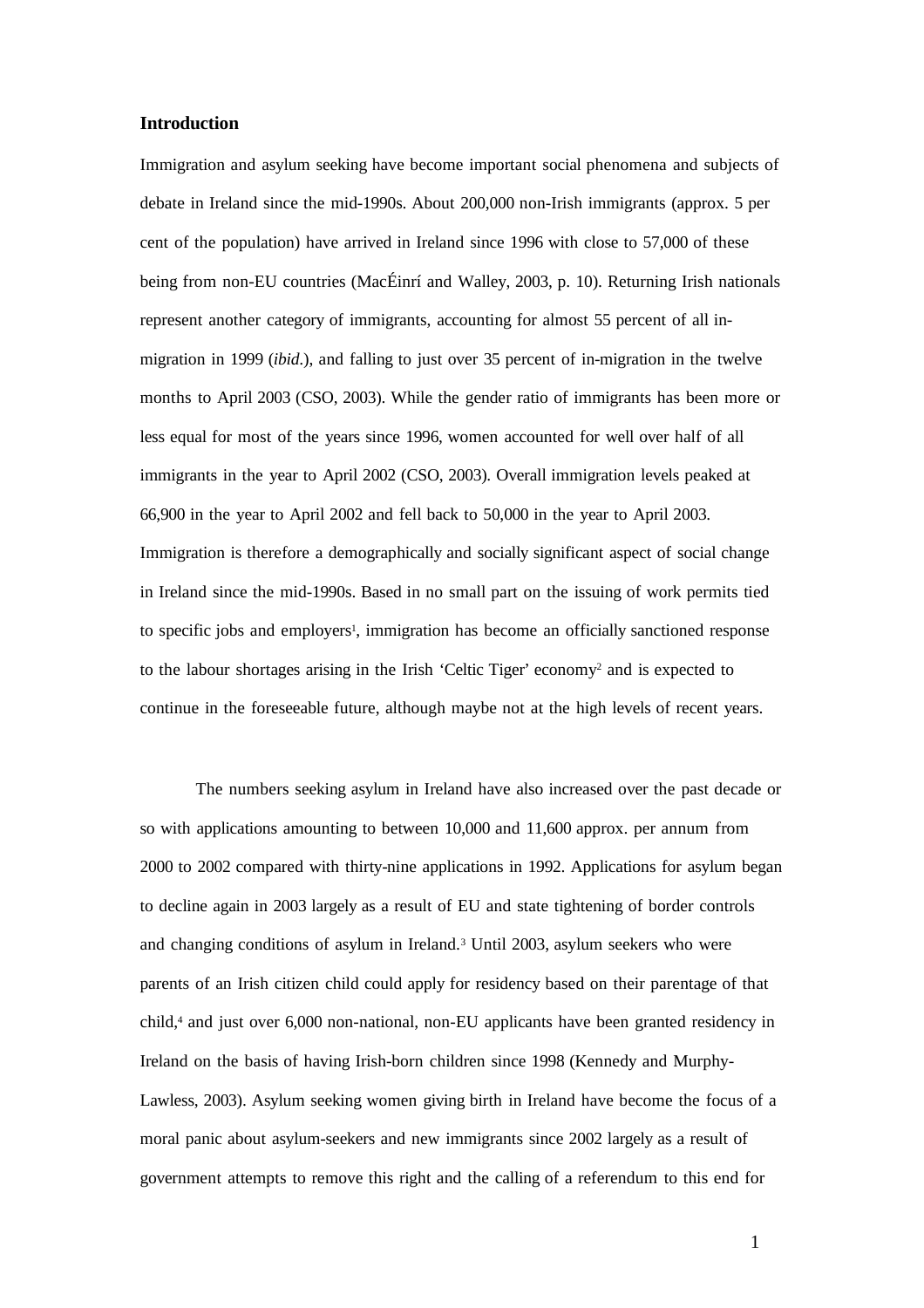June 2004. <sup>5</sup> While asylum-seeking women's bodies have become objects of surveillance and ridicule, immigrant women working in domestic, child-care and carer's work are rendered invisible and many are excluded from the provisions of equality legislation and other employment rights (Kelly, 2004). Immigrant women are further disadvantaged if they become pregnant and encounter difficulties in getting family reunification (*ibid*.). 6 It is evident therefore that migration and asylum seeking are not only gendered but that their gendered dimensions are often exploited to naturalise state practices of surveillance, exclusion and marginalisation.

Having sketched an outline profile of immigration and asylum seeking in Ireland in recent years, I now want to turn to the specific focus of this article. The presence of women and men labour migrants, asylum seekers and refugees 'in every sector of the Irish economy and in every part of Ireland' (MacÉinrí and Walley, 2003, p. 12) has evoked a variety of public responses, which can be located along an anti/pro-immigration continuum. Taking *pro-immigrant discourses* as its starting point, this article critically analyses those discourses that invoke Ireland's history of emigration as the basis for an ethical response to immigrants. For the purposes of this essay I am using the term ethical response to mean the interrogative practices that facilitate the building of 'other possibilities from what already is' (Diprose, 1994, p. 131-2). More specifically, selected responses to immigration and the hierarchical (re)production of difference in Ireland are interrogated in this essay with a view, not just to examining other possibilities, but more just possibilities that recognise both the specificity of the immigrant other and that this specificity can never be fully present or knowable. The article sets itself the task of examining the kinds of responses authorised by particular pro-immigration discourses and ends by drawing on feminist theories of solidarity to consider how feminist politics around immigration and difference might be developed.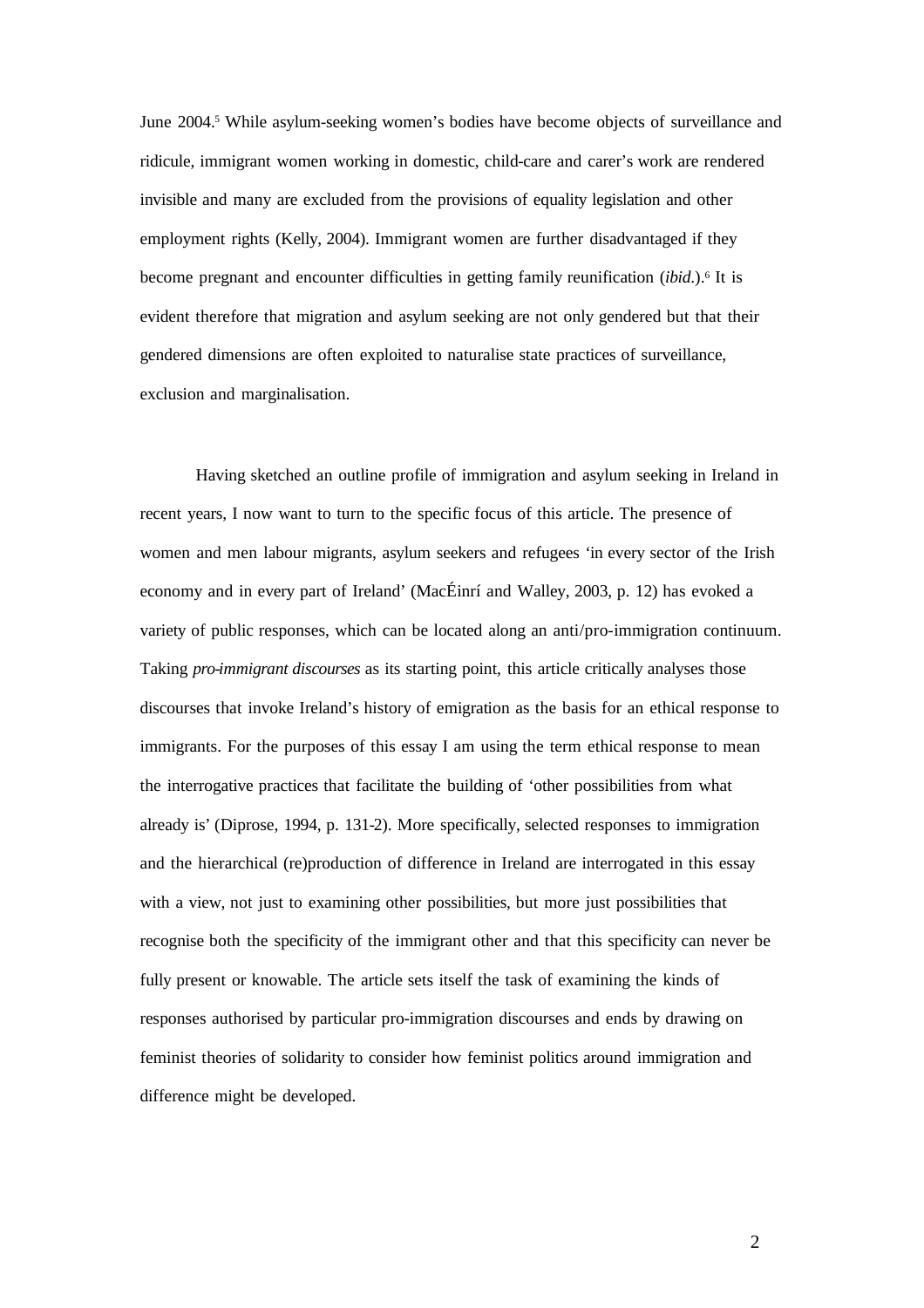Although the facts of immigration can inform, they cannot, as Bonnie Honig argues, 'resolve the question of whether immigrants are good or bad for the nation because the question is not, at bottom, an empirical question' (2001, p. 6). <sup>7</sup> The facts of immigration, she argues, are mobilised and shaped by every regime at the symbolic level not least via political and media discourses of immigration (2001, p. 127). These discourses increasingly constitute immigration through appeals to values emerging out of the contradictions within and between the economic imperatives of global capitalist restructuring and the political imperatives of citizenship and belonging (Lowe, 1997). These contradictions have brought about reformulations of the categories of nation, 'race', class and gender with new implications for the politics of migration (*ibid*.). My focus here then is on how such categories themselves are being (re)constructed and framed anew as well as how power works through these with particular material and political effects.

Many have noted that new ethical, policy and societal issues are raised by Ireland's change of status from a sending to a receiving country (MacÉinrí and Walley, 2003, p. 19). 8 In a related way, the suggestion is often made that Ireland has shifted from a familiar moral context of out-migration to an unfamiliar moral context of in-migration where received moral language and codes no longer easily apply. Nonetheless, there appears to be a recognition that immigration is an issue with moral dimensions even if these are contested. Indeed, the recent government appointed *Task Forceon Policy regarding Emigrants* report (2002) identifies national experiences of immigration and emigration as mutually informative stating that

[t]he more we appreciate the needs of foreign nationals coming to Ireland, the better we will be able to respond to the challenges facing our own emigrants abroad. Conversely, we can learn from the successes and failures of our emigrants how best to assist the integration of foreign immigrants into our society (para 1.5).<sup>9</sup>

It is interesting that when the focus is on emigration (as in this report), it is the needs of immigrants to Ireland that are identified as potentially informing the response of the Irish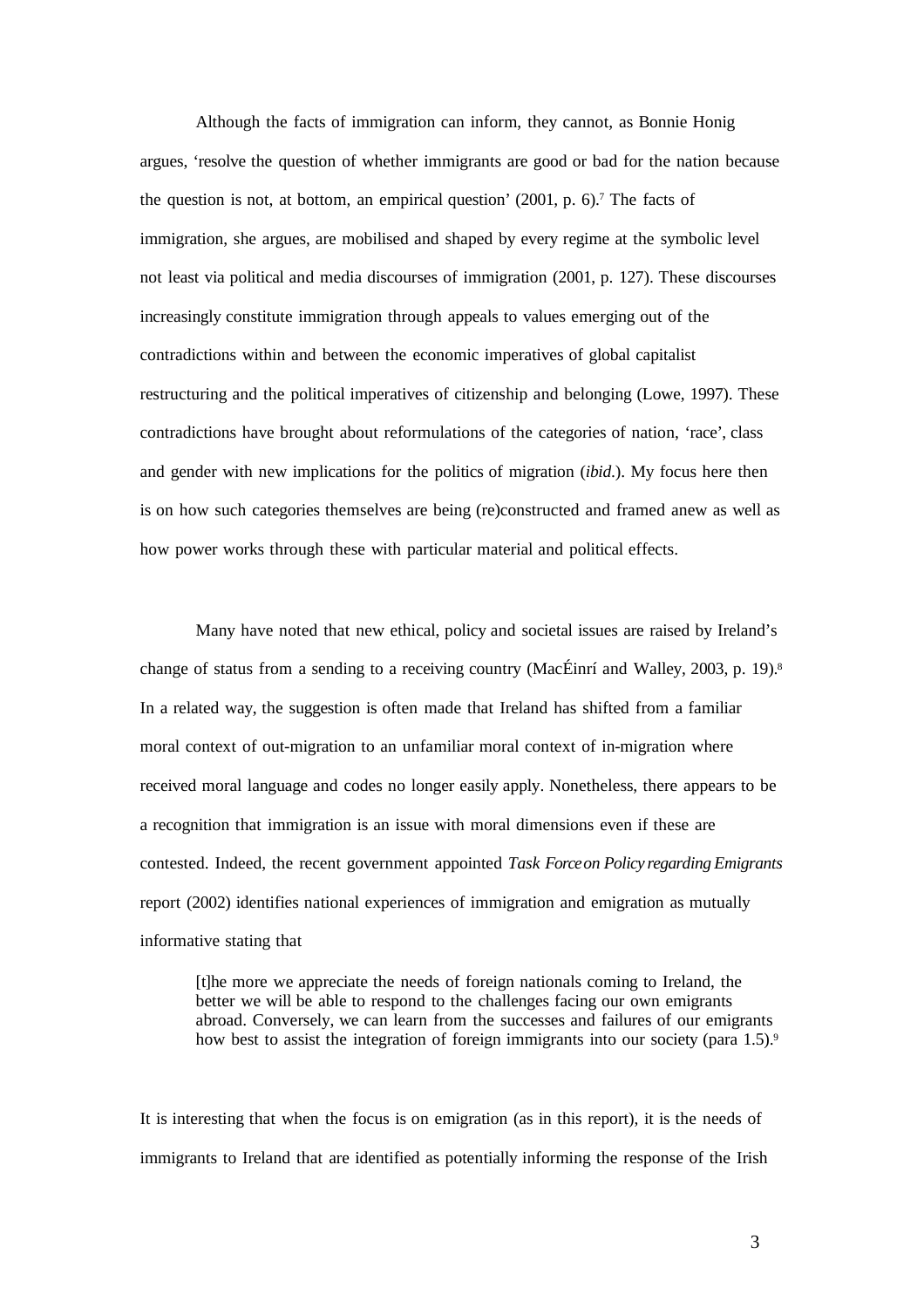state to the welfare of Irish emigrants. However, when the focus is on immigration, as in the examples discussed later, it is the experience of emigration that is to inform immigration policy. Over the past decade government policy agendas began to address the fate of emigrants and some policy objectives were articulated through the perceived connections between the welfare of socially excluded emigrants in Britain and the USA and the need to integrate new immigrants and returning emigrants in Ireland.<sup>10</sup> It is my contention here that the social and cultural politics of new immigration are inflected by Ireland's history of emigration and the recent refiguring of Irish identity as diasporic (Gray 2003a). For example, Ireland's experience as a sending country is repeatedly represented in the pro-immigrant discourses considered below as a resource for the development of a multicultural notion of the national.

It is now accepted within the academic study of migration that emigration and immigration, migrant labour-force opportunities, settlement practices, state and media responses to immigrants and asylum-seekers are deeply gendered (see other contributors to this issue). But the gendered dimensions of immigration cannot be addressed alone because women's bodies and women's work within the global economy are sites in which 'several axes of domination intersect' (Lowe, 1997, p. 357). Feminist politics in Ireland are at an early stage in responding to what has been identified as the 'racialised feminisation' (*ibid*.) of the global labour market as it now manifests itself in Ireland. By analysing proimmigration discourses that invoke 'our' history of emigration as a basis for solidarity with immigrants, I want to 'set the (local) scene' for addressing the complex interactions of the local and the global in developing a 'multicultural' feminist politics in Ireland. Questions of solidarity and difference have received considerable attention in feminist debates about multiculturalism, and the global labour market (e.g. Ahmed, 2000; 2002; Dean, 1997; Mohanty, 2000; Tronto, 1994), and I want to draw on these debates to develop a framework for thinking about contemporary immigration to Ireland and the implications for feminist politics.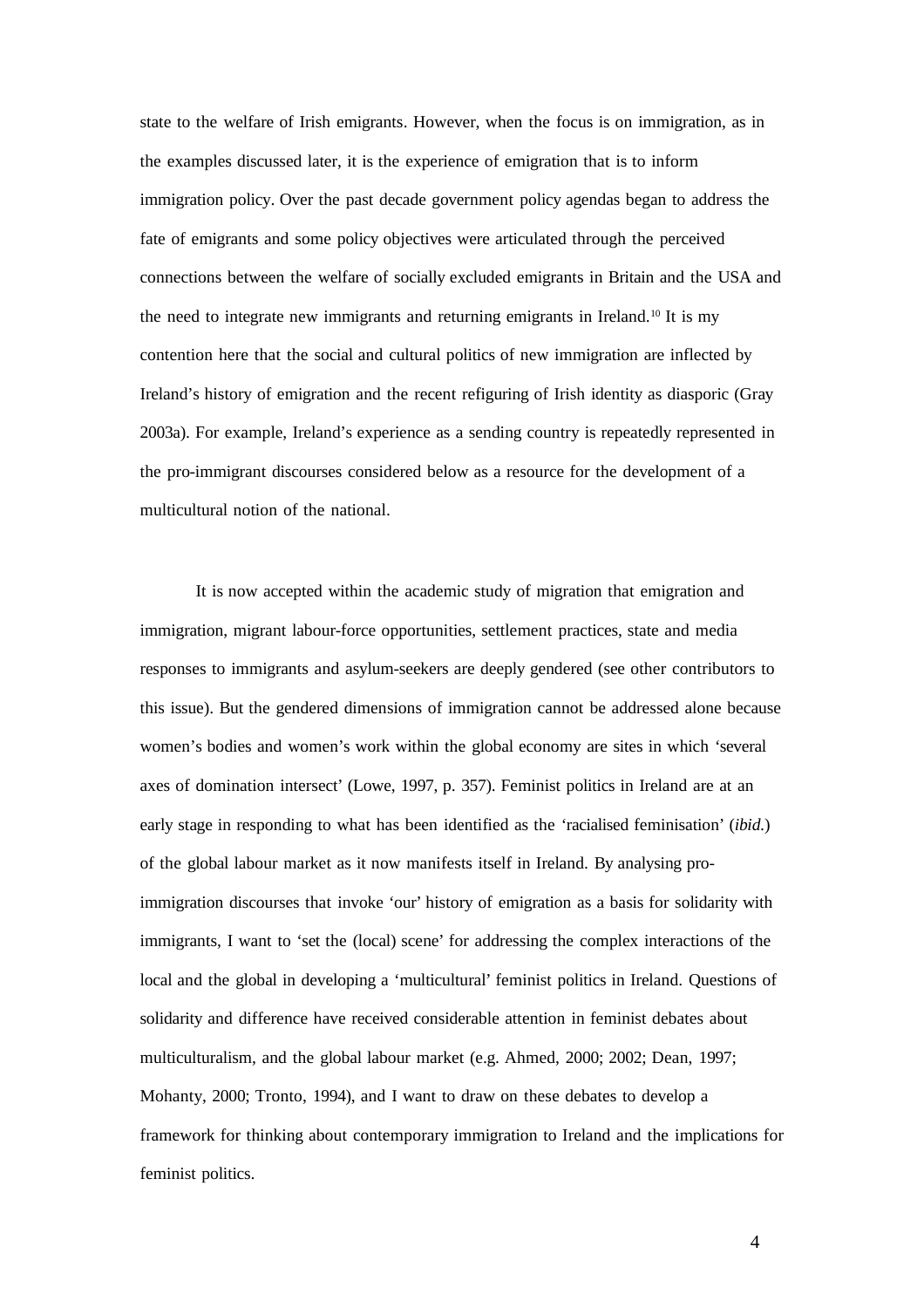In this article then I pursue three lines of enquiry: first, I examine how parallels are drawn between new immigration to Ireland in the present and a past marked by emigration, and how emigration is itself constituted anew by these pro-immigrant discourses. To this end, I discuss broadsheet media commentaries, which take a pro-immigrant position. Second, I turn to Ronit Lentin's (2002) discussion of what she sees as a repressed national memory of emigration that must be accessed if pro-immigrant politics are to emerge. Lentin's intervention raises questions about how emigration is remembered and how particular public uses of memory might bring about solidarity with immigrants. I argue that the media commentaries suggest the possibility of empathy and/or identification through which solidarity with new immigrants might be forged. This argument is developed by a discussion of how Lentin's essay, by calling for an interrogation of 'the disavowed migratory past' (2002, p. 234), locates the potential for pro-immigrant politics in remembering a national past marked by emigration and thereby reinscribes an assumed national 'we'. My line of enquiry is to consider the nature and complex workings of memory, empathy and identification and their contested relationships to a politics of solidarity with reference to recent debates within feminism. Debates about difference and identification within feminist theory are considered with reference to how ties of ethnic, familial or group relations might ground or inhibit the development of an ethical relationship to the other. By examining pro-immigrant discourses in Ireland and the political work that they do, I aim to open up again the feminist debate about solidarity and politics across difference. At a time when the primary foci of feminist thought and activism in Ireland are shifting from the nation and the state to issues of difference, multiculturalism and gendered global politics, this is a debate that needs to take place.

## **Pro-immigration discourses and the print media**

The news media, as Benedict Anderson (1991; 1992; 1994) argues, are the most important sites in which the national is imagined and as the national is renegotiated in response to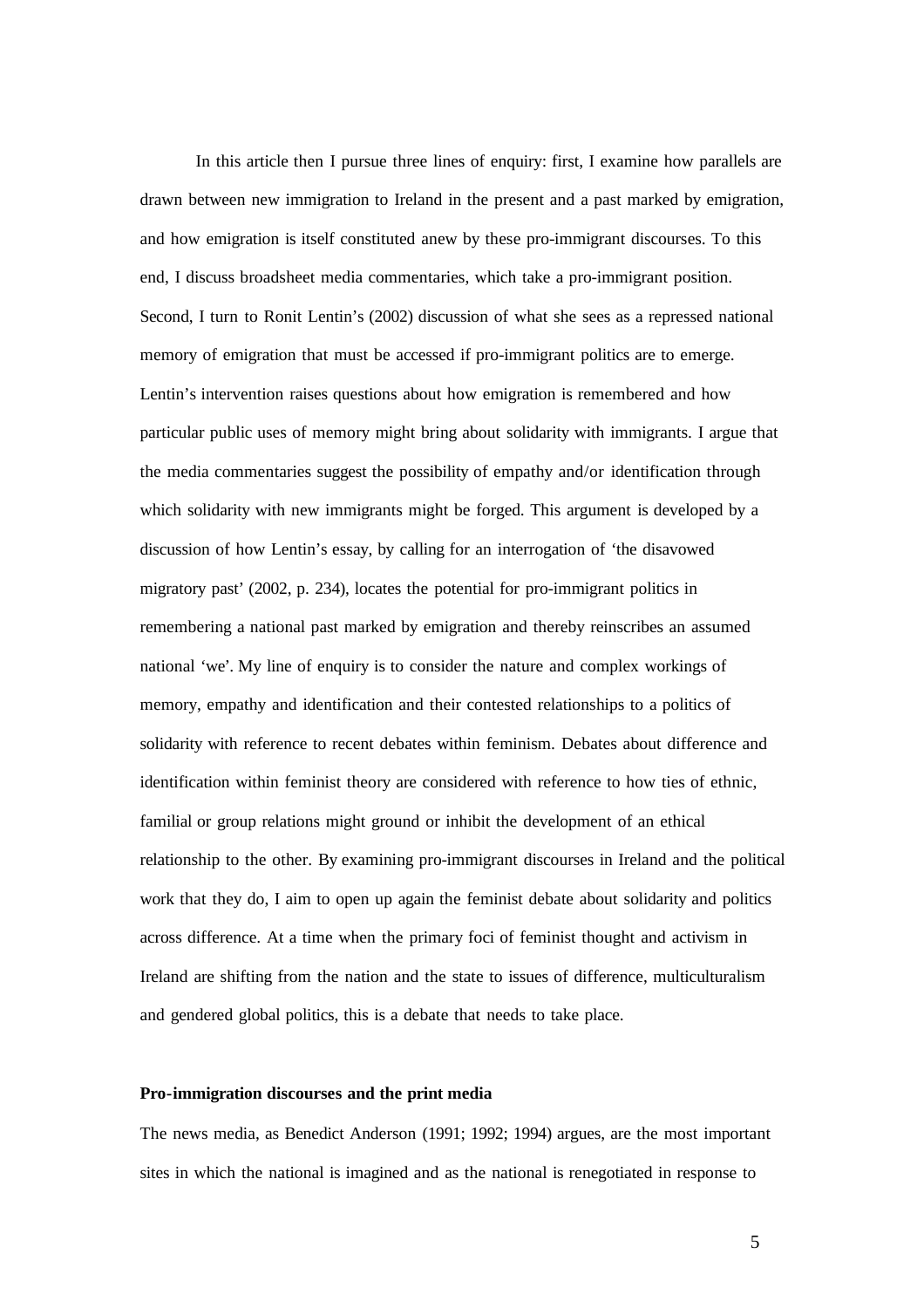immigration, the media play a central role in its re-imagining. Moreover, media discourses represent key sites in which the discursive framing of immigration can be traced. They set ideas in circulation that 'form a kind of backdrop' in which a 'feel of everyday life' in the community is produced and reproduced (Vukov, 2003, p. 339). Indeed, Habermas (1989), in his discussion of the formation of the bourgeois public sphere, argues that the press, because it allows for privacy of thought, enables a connection with others through empathy. The press is identified as mediating between the social and the personal, and, therefore, deserving of consideration with regard to the kinds of empathic identification that are made available (*ibid*.).

Numerous discourses of immigration circulate in the Irish print media with antiimmigrant discourses outnumbering pro-immigrant discourses. However, as already noted, my focus here is on pro-immigrant discourses and how these invoke Irish experiences of emigration as a legitimising ethical basis for developing inclusiveness. This discursive formation is noteworthy for its repeated appearances in the pages of the *Irish Times* and *Sunday Tribune* (quality broadsheets) over the past decade or so. I include below excerpts from these newspapers separated in time over a seven-year period in order to emphasise the continuity of this discourse over time, and the ways in which it is repeatedly structured via analogies with Irish emigration. Even some of the words and phrases used to produce these analogies are repeated in the commentaries. I think it is possible to suggest that through these pro-immigrant discourses a specifically Irish cultural politics of multiculturalism is emerging, but one that requires some investigation. The following commentaries, which start with the most recent and track a similar discursive framing of immigration back to 1997, offer some evidence of how these pro-immigrant discourses are structured.

This state needs immigrants. Just as the efforts of Irish emigrants helped to build the economies of Britain and the US, so these workers have created wealth here. In the past, many Irish emigrants were rewarded with citizenship of a new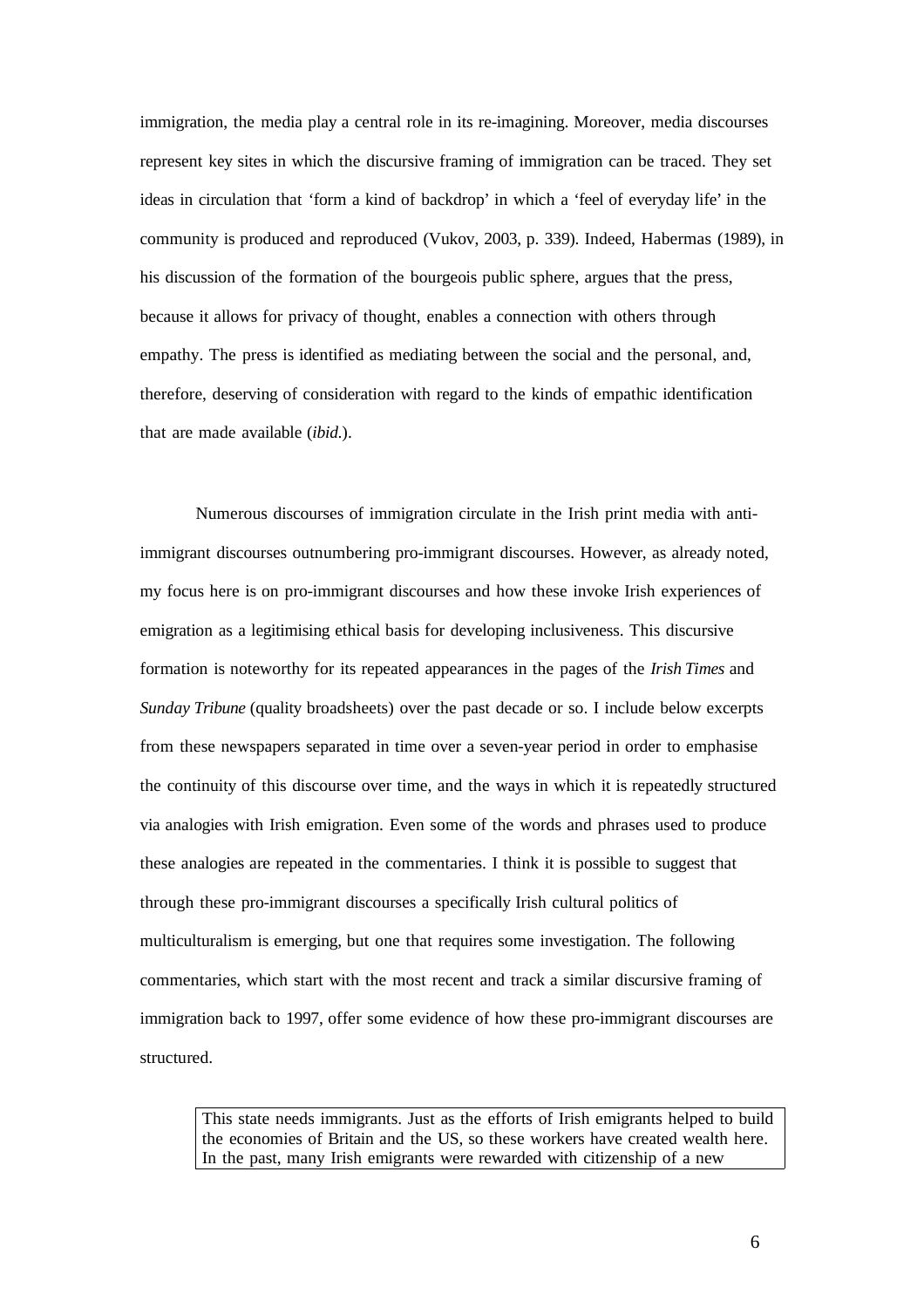country. In the same way, these workers deserve a stake in our society. (*Irish Times* editorial, December 13, 2003)

We in Ireland should be ashamed of how the thousands of people who come to this country every year to seek asylum here, are treated…Their lives in many cases may not be fleeing conflict but they are fleeing economic penury – in the same way that millions of Irish people have done over the past 150 years. They deserve the right to build new lives for themselves in a country where there is opportunity. (Coleman, *Sunday Tribune,* November 25, 2001)

Now that the Supreme Court has found that the *Illegal Immigrants (Trafficking) Bill* (1999) is not repugnant to the Constitution, the deportations of illegal immigrants will soon begin…There is…an obligation on those who oppose the Government's approach to do so more vigorously. That would keep faith with Ireland's own history of emigration and with the urgent need to create a multicultural society capable of accommodating a wide variety of cultures and skills. (*Irish Times,* editorial, August 29, 2000)

A recent survey indicated that the majority of asylum seekers are well educated and capable of providing for their own needs. They should be encouraged to contribute in a full and positive way to this society. Our own history of emigration demands such a response. (*Irish Times*, editorial, July 8, 1998)

A little more compassion and less vitriol is essential from all sectors of our society, a society which has benefited immensely over the past 150 years from the generosity of spirit and kindness of other nations in accepting into their countries our relatives and friends and offering them the opportunity for happiness and prosperity. (Niall Andrews MEP letter to the editor, *Irish Times*, July 20, 1998)

While we fear economic migrants to our "tiger" economy, it is ironic that in the 1980s a generation of Irish saw the Morrison and Donnelly visas as passports to economic well-being and opportunity in the USA. (Maura Lean, 'Ireland has a moral duty to welcome the displaced', letter to the editor, *Irish Times*, September 16, 1997)

A justificatory discourse of immigration on the basis that immigration is in the national interest and can be understood through the lens of 'our' national narrative of migration is evident in these press commentaries. The first commentary above begins by informing readers that the state/economy *needs* immigrants and goes on to legitimise their presence via their role in the creation of national wealth. So it is through their economic contribution to Ireland that new immigrants are constructed as similar to Irish emigrants in the past and therefore, the argument goes, they should be rewarded with citizenship 'in the same way' as Irish emigrants were in their countries of destination. In the second commentary, immigrants, by fleeing economic penury 'in the same way' as Irish emigrants did over the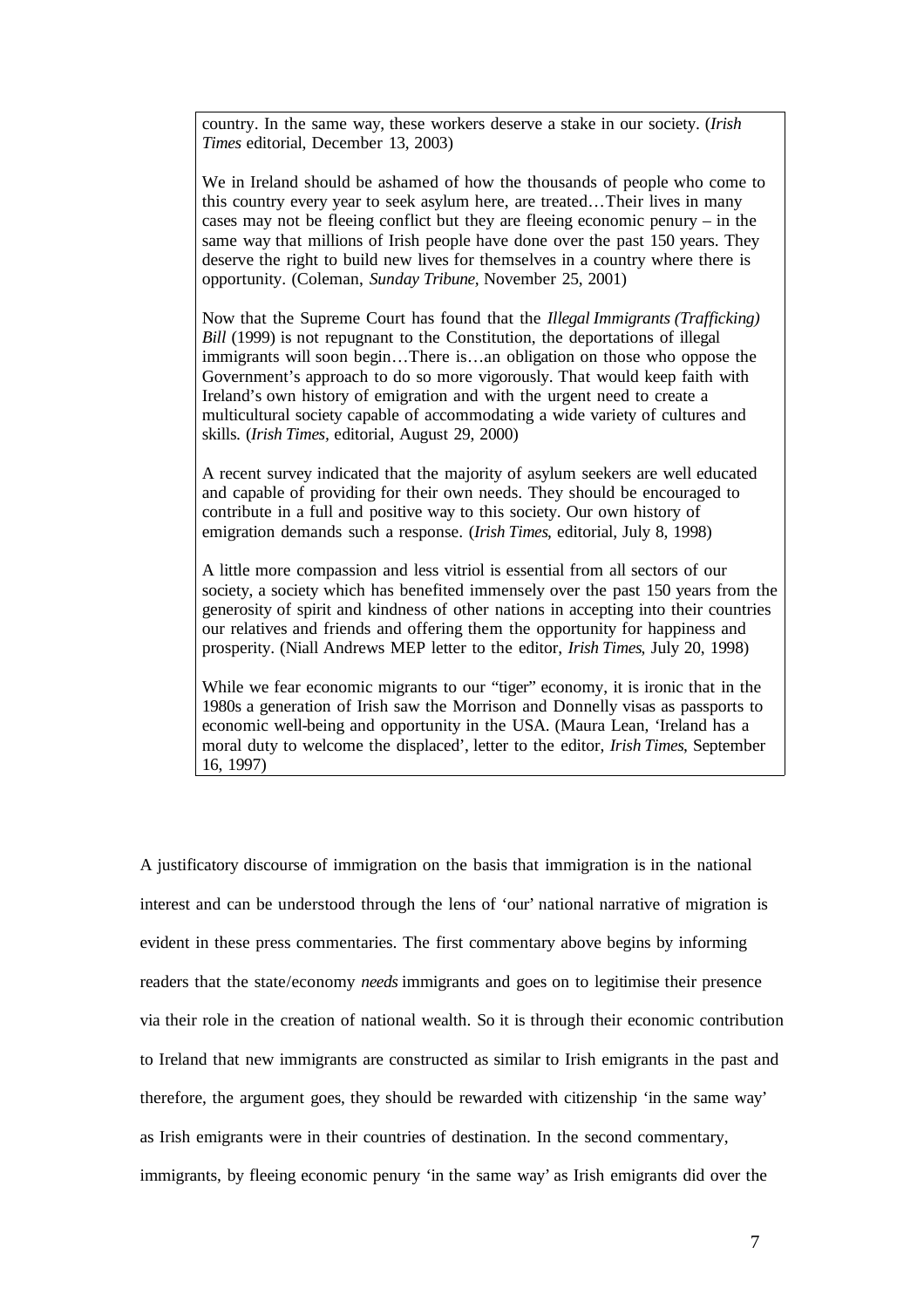past 150 years, are seen as 'deserving' an opportunity to build new lives in Ireland. The *Irish Times* editorial, in the third example, argues for a multicultural society that accommodates diverse cultures and skills on the basis that only by doing so can we honour 'Ireland's own history' of emigration. The fourth excerpt reiterates the call for a positive response to immigrants because 'our own history of emigration' demands it. Irish Member of the European Parliament, Niall Andrews' letter to the *Irish Times* invokes the generosity of other countries to 'our relatives and friends' as the rationale for a compassionate response to new immigrants, while Maura Lean's letter constructs 'our' relationship to economic migrants as a fearful one that betrays hypocrisy given the political lobbying to legalise Irish economic migrants to the USA in the 1980s via various visa schemes.<sup>11</sup>

In each case, the motivations, experiences and entitlements of new immigrants are legitimised because they are 'the same as' those of 'our own' economic migrants. Cultural diversity and enrichment are represented as a secondary benefit in some pro-immigrant discourses (see Gray, 1998), but in most of the above commentaries, migration is located within a narrative of individual economic need and simultaneous economic benefit to the countries of destination. The discourse of national economic gain is predicated on an economy that continues to need migrant workers and has negative effects for asylum seekers who are excluded from the labour market as a result of state asylum policy. Of course, national interests are relevant to immigration policy-making, but it is also necessary to attend to the socio-cultural and political relationships that migration gives rise to and their consequences for migrants and the receiving society. For example, what are the human, social and political consequences of an immigration policy based on temporary work permit status for migrant workers? By not addressing the human and political consequences of migration or critically evaluating the values underpinning state, supra-state and popular responses to migration, the potential bases for the development of ethical relationships to the migrant other is lost.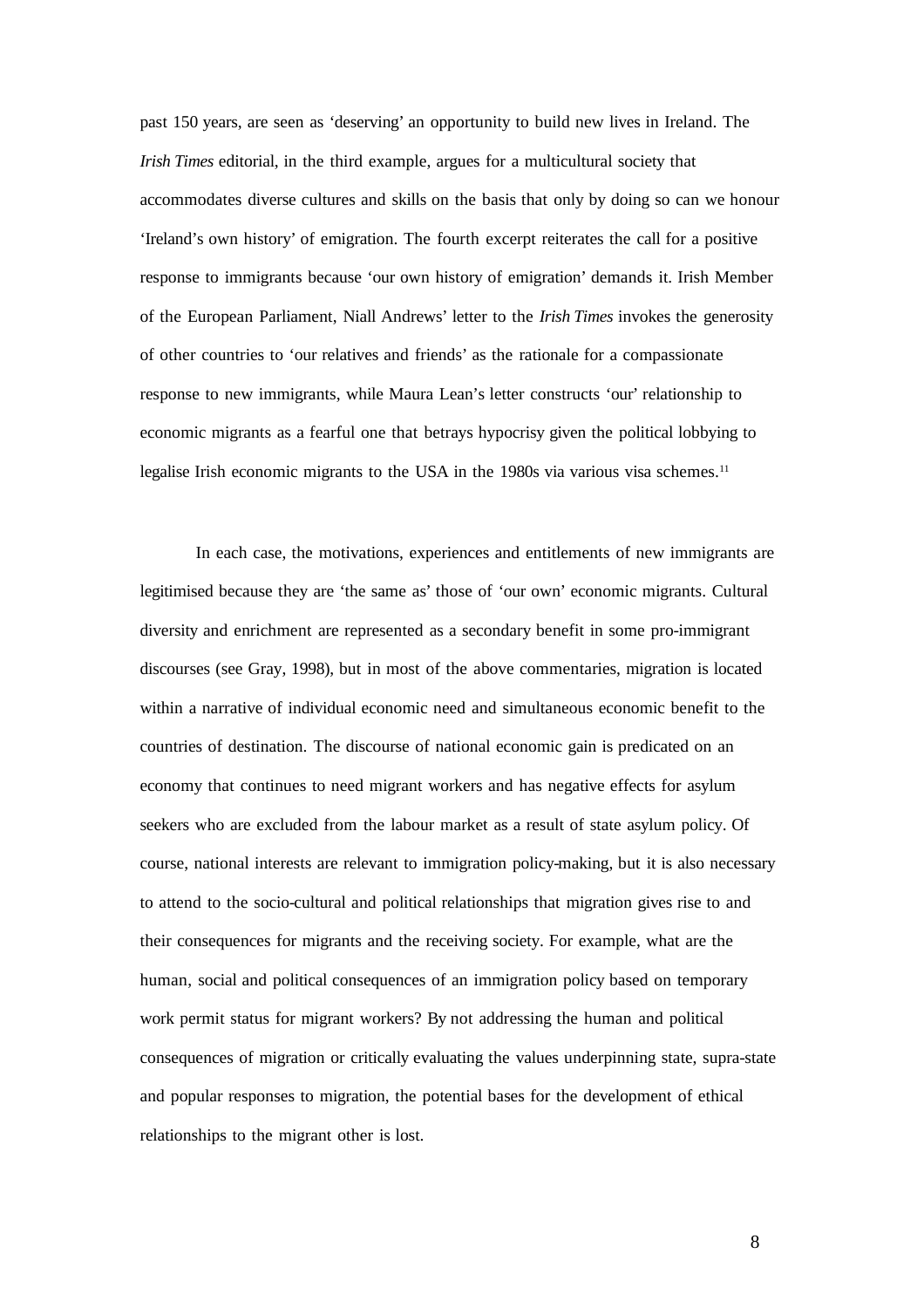The appeal in these commentaries is primarily to popular memory and sentiment rather than to state institutions or policies. This popular memory is framed in terms of 'our' national inherited duty and obligation given 'our' experience of emigration. The commentaries have in common the idea that 'the' Irish experience of emigration produces a moral debt or responsibility to new immigrants to Ireland today. A homogenous 'we' of Irish citizenry is constructed here via the assumption of a common memory of emigration. But of course not all Irish citizens come from Irish backgrounds so that a collective memory of emigration cannot be assumed to be shared amongst all of the citizenry.<sup>12</sup> Furthermore, by identifying emigration as 'ours' there is an implicit assumption that 'we' *identify with* or *empathise with* 'our' emigrants. I am not sure that this assumption can be made (see following section). Nonetheless, the sense that forgetting emigration would be a betrayal in some of the commentaries, testifies to the 'ethical dimension in memory' (Geoghegan, 1997, p. 18), which is addressed later in the article. In my reading of these commentaries, the experiences of emigrants are constructed as culturally/ethnically proximate to a homogenised 'us' and, therefore, as a source of 'our' moral obligation to others who might find themselves in the same, or similar positions. A particular historical narrative of emigration is retrieved then to become the motive for action in the present.

By its generalisation in these commentaries, emigration comes to encompass a diverse range of generations, destinations, circumstances, events and contexts of outmigration and settlement. Similarly, the specificities of contemporary immigration, which includes asylum-seekers, economic immigrants, and returning Irish migrants of different gender, ethnic, class, and other backgrounds are elided. The predicaments of contemporary immigrants are constituted as mirroring those of Irish emigrants so that readers are invited to identify with the circumstances, hopes and aspirations of immigrants as *like* those of Irish emigrants. The abstraction and generalisation of both Irish emigration and new immigration, and the invitation to welcome new immigrants as reminders of 'our own' emigrants in the past, locate the encounter with the immigrant other firmly within what is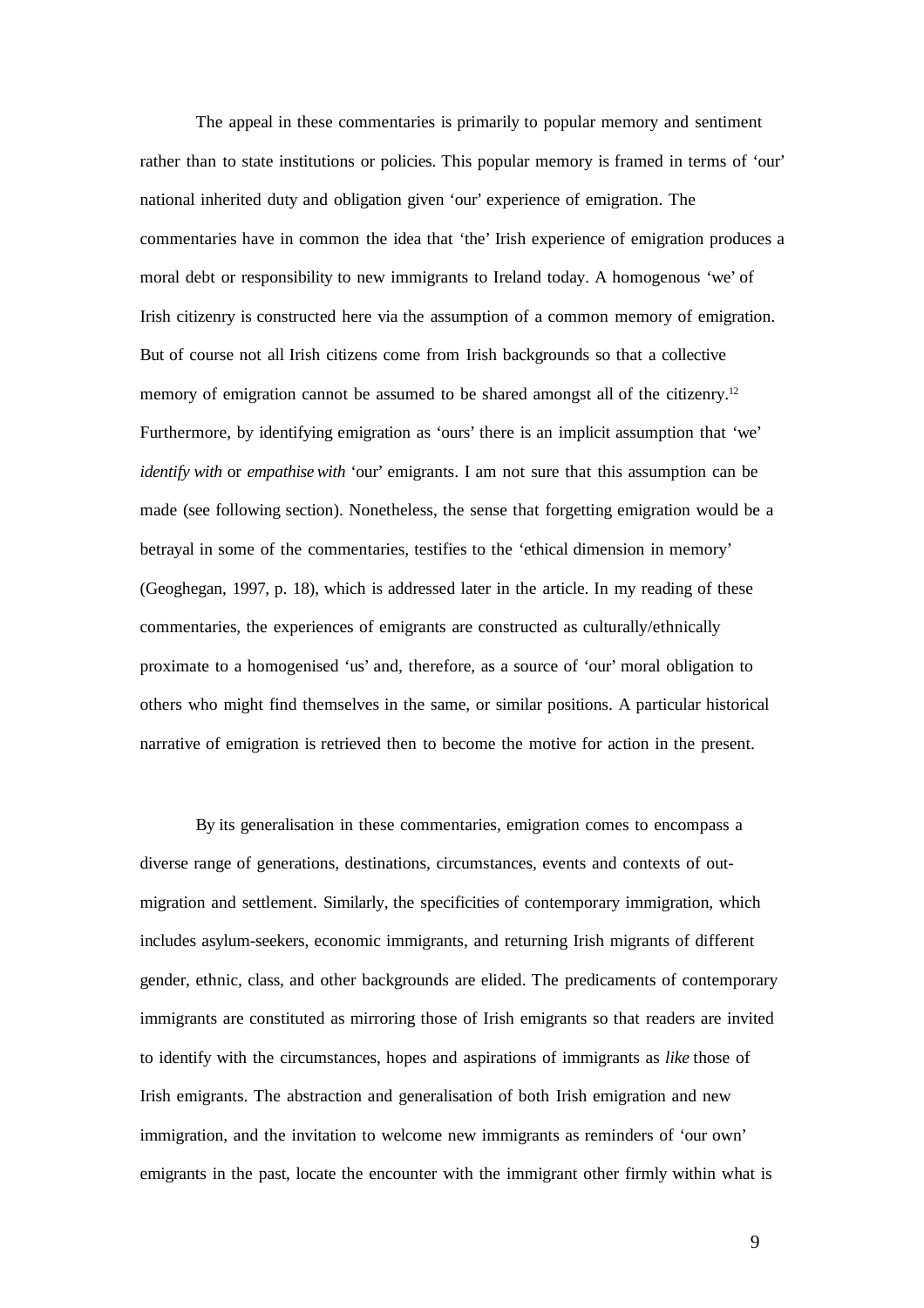assumed to be 'our' national homeland, and hospitality is extended primarily within the terms of 'our' national narrative of emigration.

Through the invitation to remember 'our' own experience of emigration, I read these commentaries as inviting the readership, the assumed national 'we', to identify with the migratory experiences of others through empathy. The kind of empathy invoked here projects an assumed Irish experience of emigration onto the experiences of new immigrants. Therefore, the Irish public and state are invited to respond in so far as the experiences of immigrants reflect or are like Irish emigration. The distance between Irish emigration and multiple immigrations to Ireland is collapsed so that empathy is produced at the expense of intersubjectivity. Empathy is evoked only in so far as the experience of the immigrant other is in line with what has already been encountered by 'ourselves' (Bartky, 1997). This kind of empathy has much in common with Max Scheler's notion of 'emotional identification', which eradicates the otherness of the other and assumes it into the self (*ibid*.) <sup>13</sup> The limitations of this kind of empathic identification with the other are discussed later in this article.

In order that empathy might become a means of relating to the immigrant other, the above commentaries imply a conscious memory of emigration that is easily accessed by all readers. Yet, the memory of emigration that is being invoked is framed by a particular emigrant narrative of escaping economic disadvantage, struggling to make a migrant life away from 'home', building up the economies of Britain and the US, and being rewarded with opportunity, citizenship and prosperity. We know, of course, that Irish emigration has been, and continues to be, a more complex and varied experience than this narrative allows for. For example, this emigrant narrative plays down the narrative of emigration as exile, which dominated constructions of emigration until the mid-twentieth century at least (Miller, 1985; 1990), and the construction of emigration in the 1980s and 1990s as a mode of global Irish citizenship (Gray, 2004). Emigrants themselves are both called into memory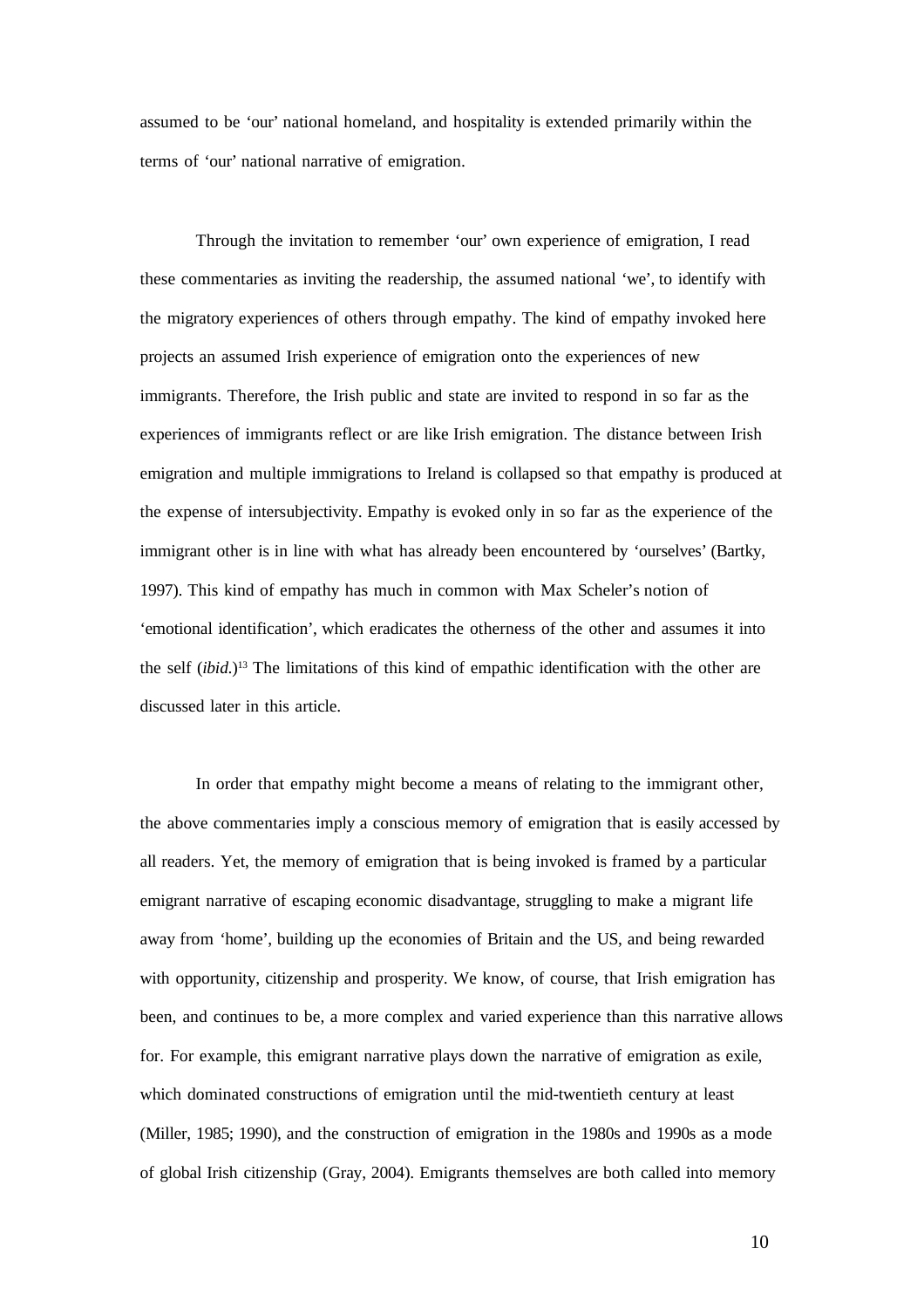as constitutive of the national 'we' and simultaneously forgotten as those who remain on the outside of the nation. <sup>14</sup> Furthermore, emigration as a continuing phenomenon in the present is actively forgotten. <sup>15</sup> Other questions also arise, such as, how experiences of emigration are lived and remembered amongst a population, most of whom have not emigrated themselves, or are the descendents of non-emigrants. (This is not to overlook the fact that large numbers of people living in Ireland are returned migrants and the descendants of return migrants). Moreover, many citizens do not share memories of emigration but have other relationships to and memories of Ireland. The assumption of empathy with emigrants therefore needs some further interrogation and is returned to in the following two sections of this article. My question at this stage in the argument relates specifically to the work done by emigration in the national narrative of the 'we' that emerges in these commentaries. To address this question, I turn to Ronit Lentin's argument that emigration needs to be actively remembered in order that an ethical relationship to the immigrant other might be developed.

#### **A national repressed memory of emigration and the politics of immigration**

In an essay on discourses of multiculturalism in Ireland, Ronit Lentin argues that these discourses are 'inadequate to the task of deconstructing ethnic power relations' and produce a 'top-down ethnicisation of Irish culture' (Lentin, 2002, p. 228). <sup>16</sup> Following Hesse (2000), she calls for 'a politics of interrogation' of the Irish 'we' as a more productive approach to theorising Irish responses to ethnic diversity. She goes on to argue that an interrogation of this 'we' would have to attend to 'the powerful past of emigration, a wound still festering because it was never tended, and which is returning to haunt Irish people through the presence of the immigrant "other"' (*ibid*.). This move is further justified by Zizek's (1989) exhortation that 'to engage the multicultural we need to work through "the symbolic reality of the past, long forgotten traumatic event, that can no longer evade interrogation"' (in Lentin 2002, p. 233). New immigration to Ireland has, in Lentin's view, heralded the return of 'the national repressed'.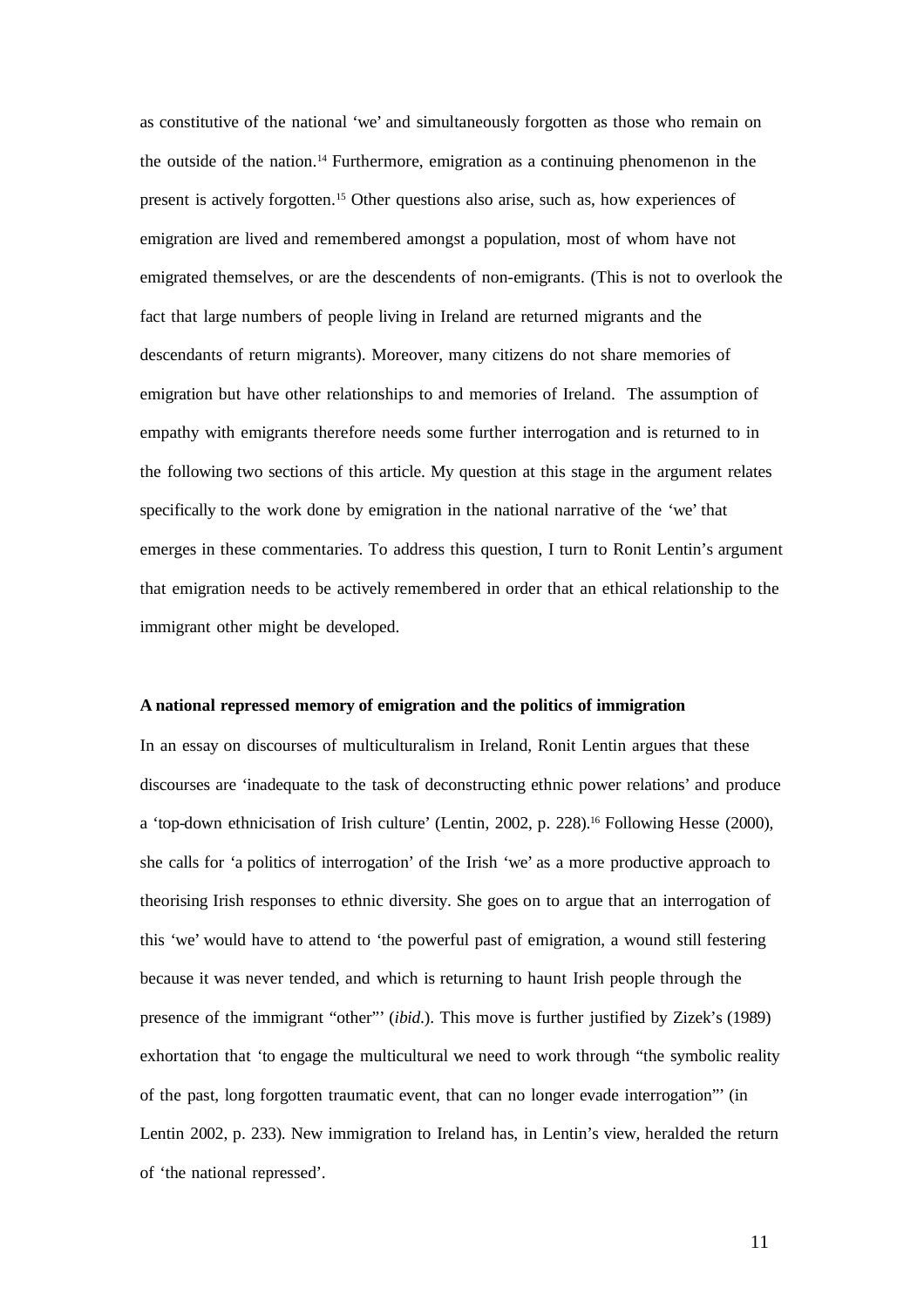[T]his national repressed is the pain of emigration, returning to haunt the Irish, through the presence of the immigrant 'other' and in its wake invoking the unseemly presence of the 'less than fully Irish' indigenous and non-indigenous racialised ethnic groups, such as the Traveller, the Asian, the Black, the Jew… (2002, p. 233).

Lentin's argument references Freud's two positions on memory here i.e. memory as a process analogous to archaeological excavation, and memory as endless revision and retranslation (King, 2000). Her essay takes the first position on memory by seeming to suggest that an emigrant past exists 'somewhere' unaffected by the time that has elapsed waiting to be remembered by the national collectivity and once remembered can be reworked into the national narrative. This construction of memory is based on Freud's notion of memory as like archaeological excavation whereby repressed memories can be discovered and faced up to. Through this process, Lentin implies that (re)identification can take place with kin lost through emigration and the pain of emigration might be 'worked through' thereby opening up the potential for a moral and imaginative expansion of the national community. Such a construction of memories of emigration in the past suggests that the 'truth' of past experiences of emigration can be accessed and used as a 'truth' of identity in the present. But Freud also saw memory as involving continuous revision, so that memory traces are reworked in the light of subsequent events and experience (King, 2000, p. 4). This notion of memory is also evident in Lentin's essay when she suggests that the unregistered traumatic event of emigration only gains its force when another event forces a repossession of what has been lost or repressed. This re-memory is always marked by 'afterwardness' because there is now an awareness of what wasn't known then (King, 2000, p. 12). The second position suggests that the past can never be remembered as it was and cannot therefore act as the 'truth' of identity in the present.

It is only in and through its inherent forgetting that trauma 'is first experienced at all…[in] another place, and in another time' (Caruth, 1991: 187). The presence of new immigrants is seen by Lentin as staging the recognition of the original trauma of emigration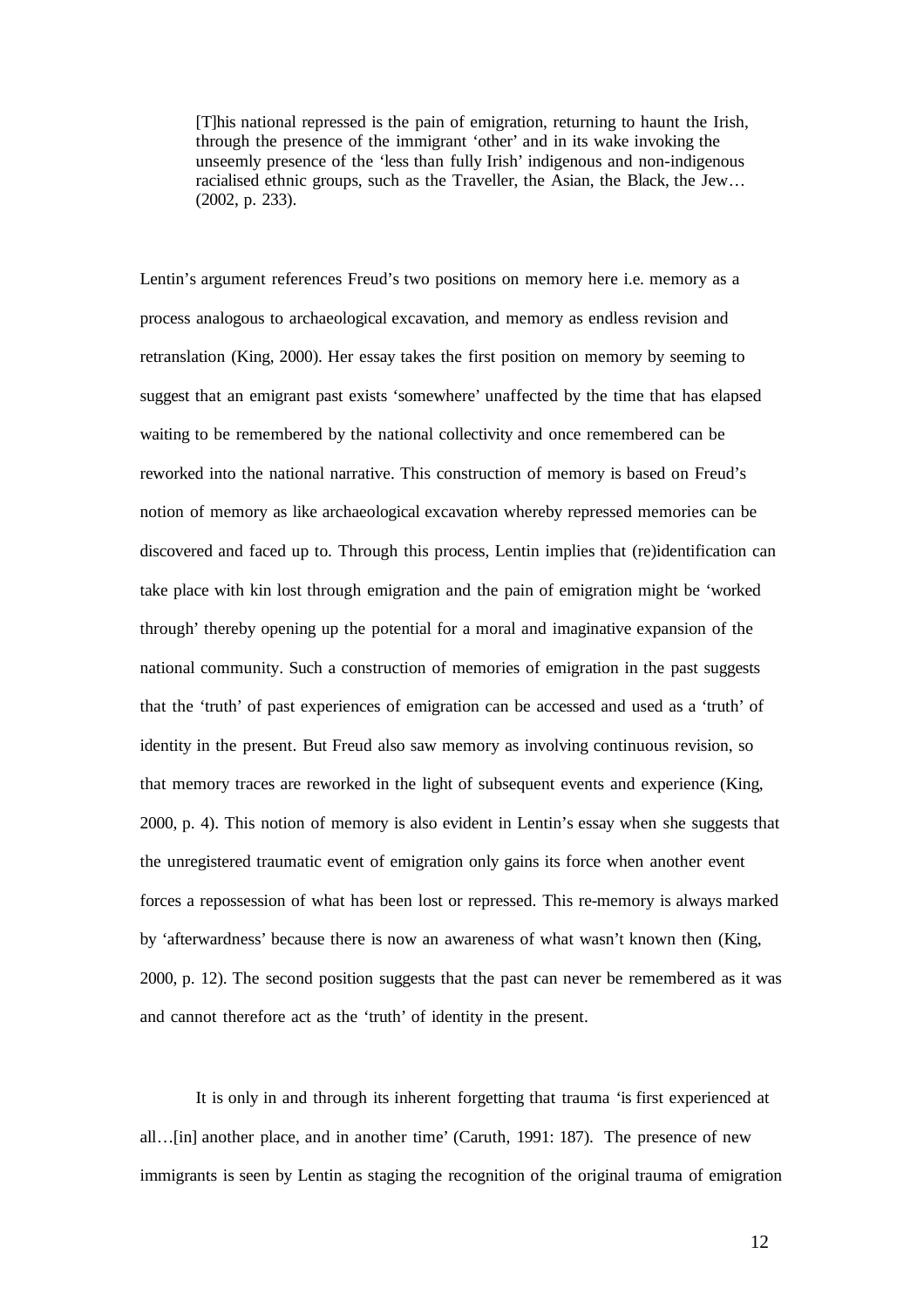and thereby creating a space for the reworking or integration of emigration into the national story. <sup>17</sup> The implication is that a collective repressed memory of emigration is preventing an open response to immigrants because the pain of emigration is unconsciously avoided and, therefore, cannot be publicly acknowledged. By working through this repressed memory, the Irish citizenry would thus be emancipated from the latent and unacknowledged power of this disavowed pain, making them potentially less prone to racism and other modes of discrimination and exclusion. Although some argue that 'working through', healing and moving-on suggest closure (Bold *et al*., 2002), this view needs a bit more consideration.

The process of 'working through', although suggestive of healing and moving on, also has other dimensions. For example, 'working through' involves the work of the imagination to produce a recognisable narrative - a narrative that makes sense. Freud's notion of memory as involving continuous revision recognises that imagination and fictionalising are present at the moment of narrative memorialising. Experience can be remembered and narrated only 'in and through fictionalising and forgetting…', therefore, remembering emigration involves imagination, fantasy and fiction so that the 'truth' of emigration as remembered in narrative requires imagination (Robson, 2001, p. 125). Memory traces are reactivated in the present, but 'there is never simple correspondence between past and present' because many changes have taken place in the intervening period (Geoghegan, 1997, p. 22). The memory narrative then represents 'a point of tension between memory and amnesia, between "truth" and fiction and between psychotherapy and fiction' (Robson, 2001, p. 128). <sup>18</sup> How then can memory be put to use for an ethical political project in ways that do not efface imagination, forgetting and difference, or undermine the need to keep contestation and negotiation at the heart of how memory operates in the present? Instead of proceeding to address this question directly, I need to take a brief detour through some of the literature on 'lived' versus 'postmemory' and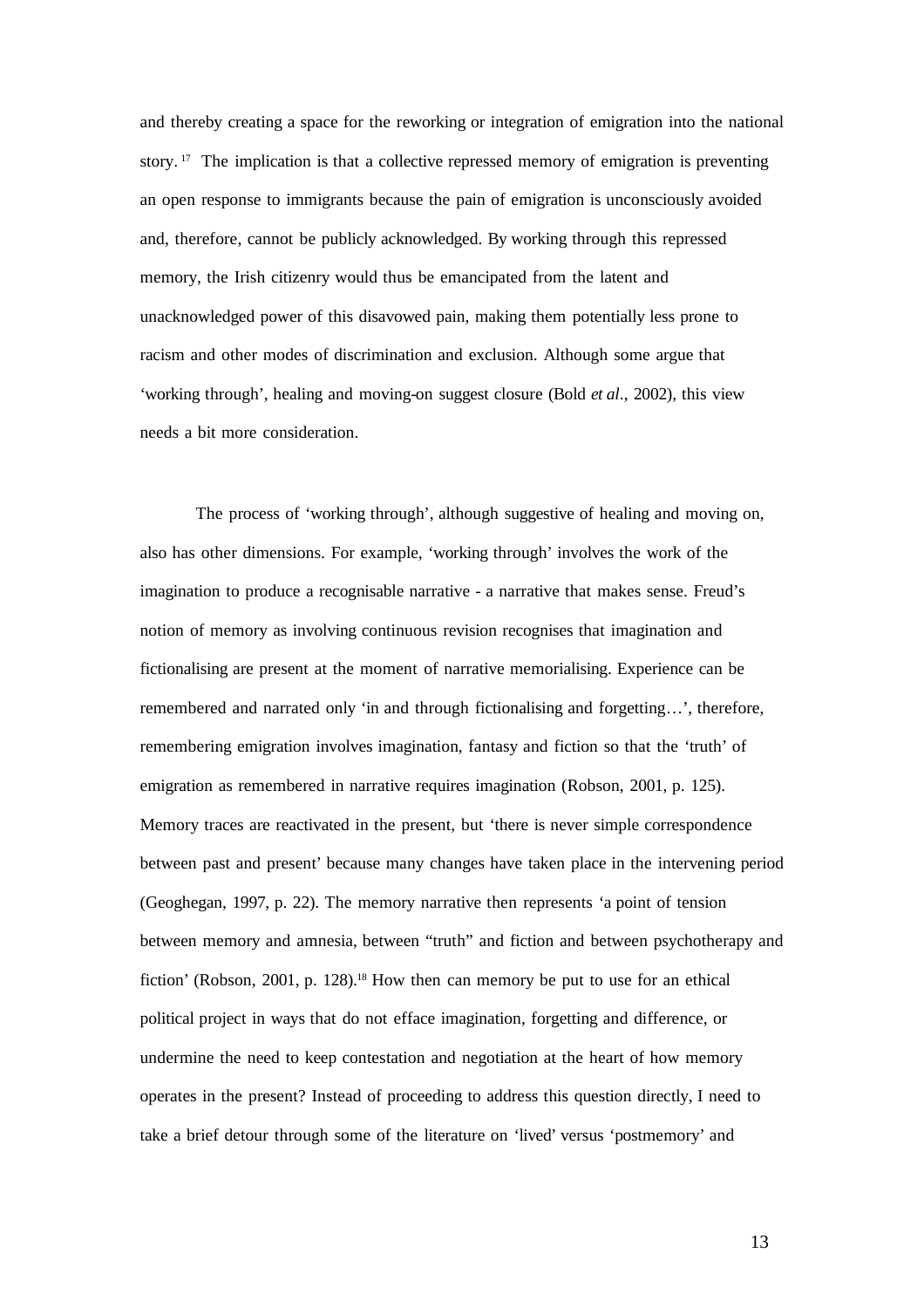questions of collective memory as they impact on collective memories of emigration in Ireland today.

The idea of *a national* repressed memory of emigration in Lentin's essay implies that this is true for all nationals including a younger generation, which did not experience/witness emigration at least on the same scale as previous generations. However, remembering the experience of previous generations is described by Marianne Hirsch (1999) as 'postmemory', which she sees as potentially more powerful than first generation, or lived memory 19 . Postmemory is based, not on recollection, but is mediated 'through projection, investment and creation' as the traumatic experiences of others are adopted as one's own (1999, p. 8). Hirsch also suggests that this mode of remembering produces an ethical relationship to the other because by remembering her parents' memories (Eastern European survivors of Nazi persecution during World War II) she suggests that she can also remember the sufferings of others. For Hirsch then, postmemory enables an extension of identification among generations and circumstances to 'less proximate groups' (1999, p. 9). In a similar vein, Esther Faye suggests that a past traumatic event can be repressed in one generation and be experienced as a traumatic memory a generation later (2003, p. 162). Memories that have not been 'lived' or do not belong to an individual or generation can be characterised as ghosts that haunt the collectivity (Bold *et al*., 2002, p. 130). These memories cannot be stated and psychoanalysed as *their* memories but are available only in relation to how they *become their memories* via social and historical discourse. There is a difference here between collective memory over time, and living memory, both of which are important to projects of memorialising and the politics of memory in the present.

It is possible to argue that Irish emigration became naturalised, or in Paul Connerton's (1989) terms, it became embodied and internalised through ritual practices and habitual action. These largely non-reflexive customs and practices sustain a sense of recognisable collective identity at cognitive and symbolic levels (*ibid*.). <sup>20</sup> The repetition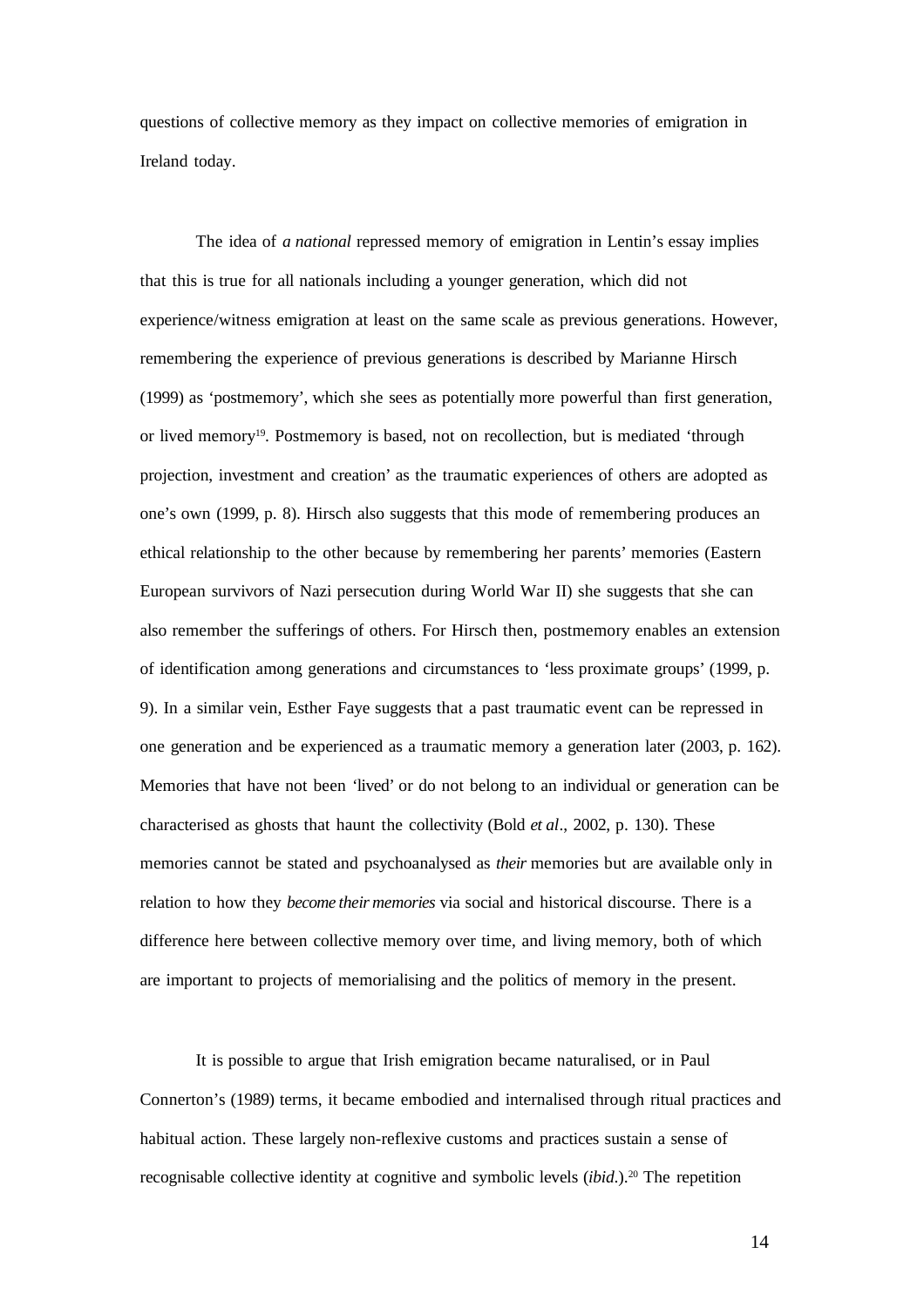ensures a sense of continuity between generations (*ibid*.), but can also 'impose stasis, halting the impulse to extend outwards towards the fleeting, tumbling motion of the ongoing world and thus to incorporate new experiences. Within its grasp, all stories are reduced to the 'same story' (McAllister 2001, p. 99-100). The 'same story' of Irish emigration is one of the pain of exile (Miller, 1990), but also of opportunity and success, so that emigration was and is available only through socially 'prescripted' narratives, performances and habits of memory (Gray, 2003b). Given the centrality of denial and repetition to repressed memory, these prescripted modes of memorialising may be symptomatic of the repression Lentin refers to. The repeated acknowledgement of emigration in popular culture can be seen as leaving emigration largely outside of spaces of engagement and contestation. This remembering, or memorialisation in song, film and commemorative events, instead of making emigration a matter of public consciousness, can numb awareness of its meaning. Songs, films and commemorations, although different genres and forms of memorialising, are located in 'an aestheticised realm', the very safeness of which can have the effect of undermining their 'expressive capacity' (Allison, 2000, p. 59). <sup>21</sup> My aim here is not to empty aestheticised genres of provocative or progressive memorialising possibilities (see Crewe, 1999)<sup>22</sup> but to suggest that such repeated and in some cases obsessive cultural practices of memorialisation can have a sanitising effect.

While Lentin suggests that the pain and loss of emigration has been repressed, in many ways, it has been precisely through a rhetoric of pain and loss (as well as opportunity and success) that Irish cultural understandings of emigration have been passed down in these cultural forms and from generation to generation in the homeland and in the diaspora. 23 Indeed, through the repeated invocation of the idea of emigration as loss and pain and/or opportunity it is possible to suggest that a form of forgetting about the actual fate of emigrants took place. This would suggest less a refusal to continue speaking of the phenomenon of emigration than a refusal to continue interpreting it (Antze and Lambek, 1996, p. xix). My question then relates to whether the forgetting of emigration can be put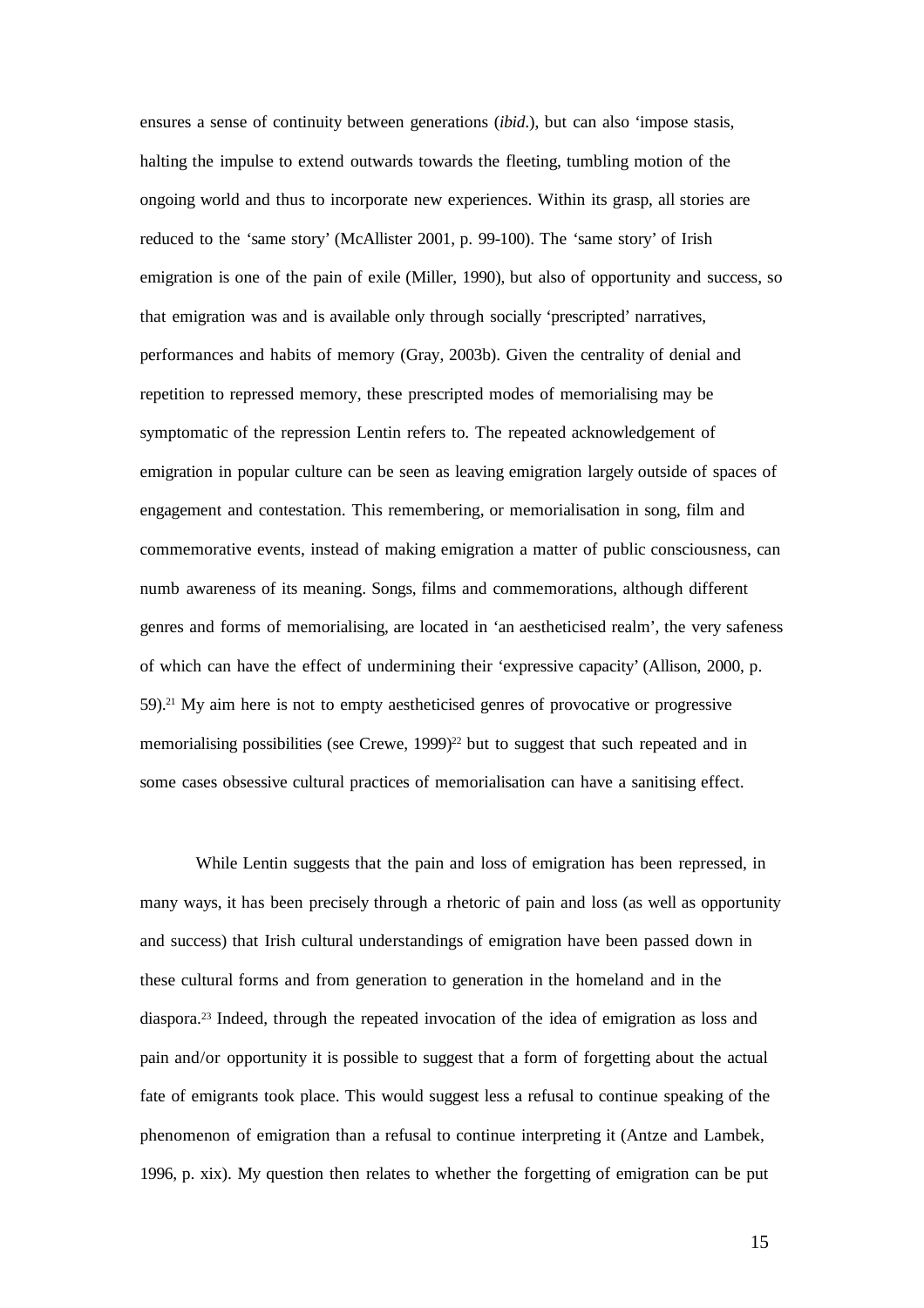down only to repressed national memory or whether particular technologies of collective memorialising are also at work? Emigration has been invoked and re-invoked in different contexts and times as an experience to be remembered in specified ways and in line with specific socio-political agendas (see Miller, 1985; 1990; Gray, 2003b; 2004). However, the workings of memory are never totalising because memory has the capacity to retain traces of what has not been incorporated into conscious narratives, so memory always has the potential to defetishise dominant memory narratives (Jedlowski, 2001).

Because we enter the future and inhabit the present with reference to particular collective memories, it is important to consider the uses of memory within the political domain and the role of memory in imagining (and achieving) better futures. Memory and how it is lived is 'a continuing historical force in the present' (Jedlowski, 2001: 20) and the power 'to create and stabilize' certain memories is 'a sign of power at all levels of social organisation' (Cavalli, 1991:34 in Jedlowski, 2001, 34). Lentin calls for a particular form of memory work that involves excavation of repressed memory so that collective responsibility is assumed for the past and through this for the present and future. This might be characterised as a call for 'cultural countermemorializing' that advocates alternative ways of remembering emigration as 'our best chance of changing the future' (Bold *et al*, p. 126). 24 While memories of the past can be excavated for ethical guidance in the present, we need to be conscious that they do not access the past as it was and that memories are framed and indeed constituted anew by the context in which they are narrated as well as the narration itself.

My aim in this section has not been to dismiss Lentin's argument, because I am largely in support of her project, but to argue against the identification of Irish relationships to emigration with a repressed national memory for a number of reasons. First, such a move identifies emigration as historical trauma and it is hard to see how this is the case for all experiences of emigration from Ireland. To locate the whole history of Irish emigration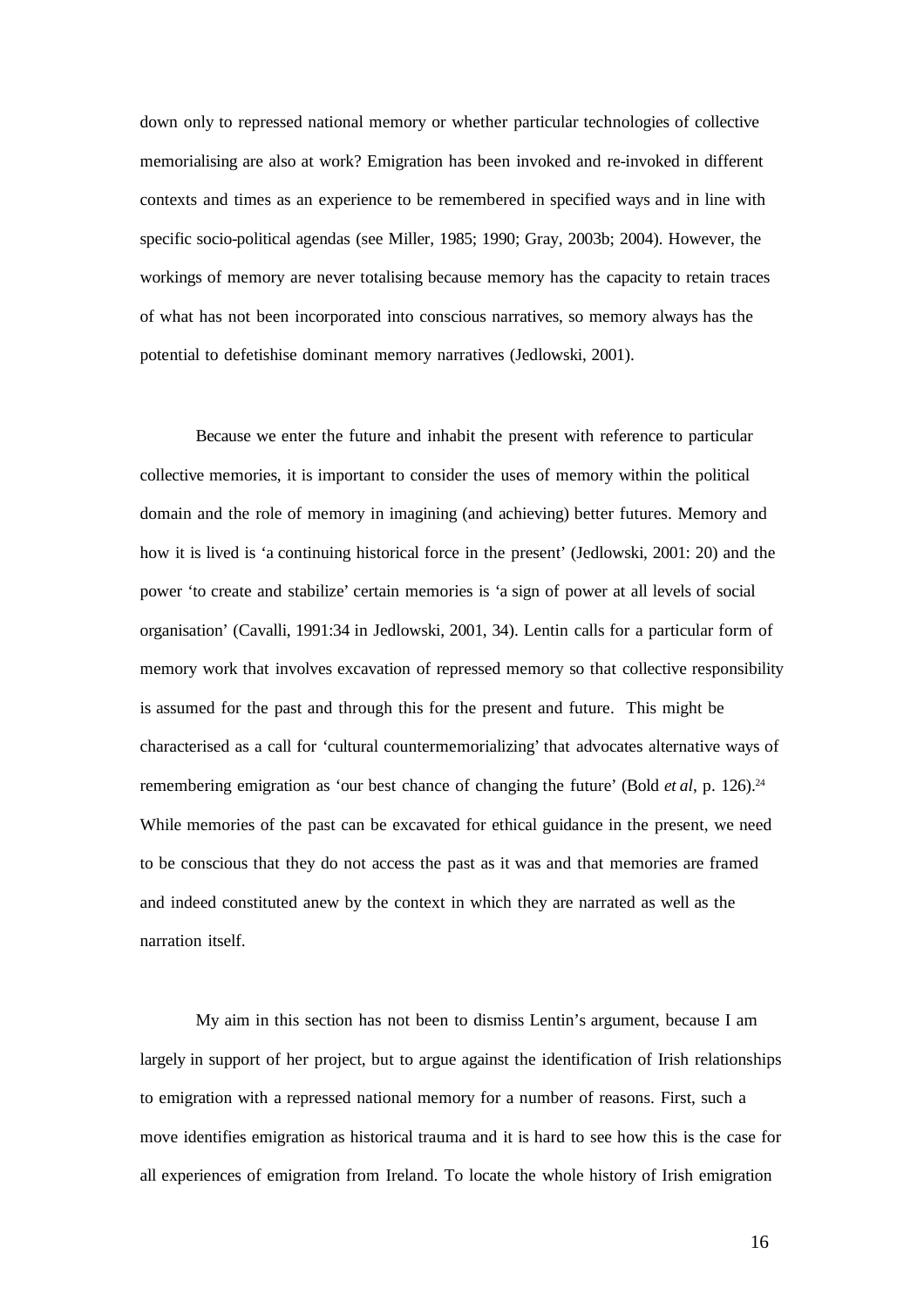under the sign of trauma (via repressed memory) is to overlook the differentiated nature of emigration and to elide the banal means by which it is simultaneously forgotten and remembered in specific ways, which are revised and reconstructed to reflect contemporary socio-cultural and political concerns. Second, the concept of a repressed national memory evokes the notion of a 'national psyche', and the monolithic and essentialist connotations evoked by this notion can block critical engagement with the politics of memorialising emigration and the development of ethical relationships to the immigrant other. Third, the transfer of psychoanalytic analyses to the socio-political domain can move the lens away from discursive and structural factors in the reproduction of collective memory. A more socially located analysis might consider the kinds of emigrant and immigrant selves permitted (and disallowed) by accepted discourses of migration and what is occluded or pushed beyond the discursive by the discourse of the 'repressed national memory of emigration' and wider public political discourses of belonging. While seeming to be revelatory it is important to consider how all discourse is also complicit with ongoing processes of concealment. A critical and reflexive approach to memory practices in the present is necessary if we are to open up the psychoanalytic promise of 'working through' to questions about narrative memorialising and the politics of memory. This would also require ongoing critical reflection on the changing conditions of hegemonic and oppositional memory-making. Why is it, for example, that in western societies at present, memory is increasingly invoked under the sign of trauma? (Berlant, 2001). And what are the possibilities and limits of this trend? While recognising the necessity of the other to the self, how come it is only through the other that 'we' can face the repressed memory of emigration in order to 'be' 'ourselves' through an 'authentic' relationship to our emigrant past? What is at stake in the call to remember emigration as a means of developing a more ethical and just relationship to immigrant others? How can memories be made to work in imagining and realising an ethical relationship to new immigrants in Ireland now and in the future? What might be the limitations of framing pro-immigrant discourses in relation to 'our' local experience of emigration? Can we rely on empathy as a means of identification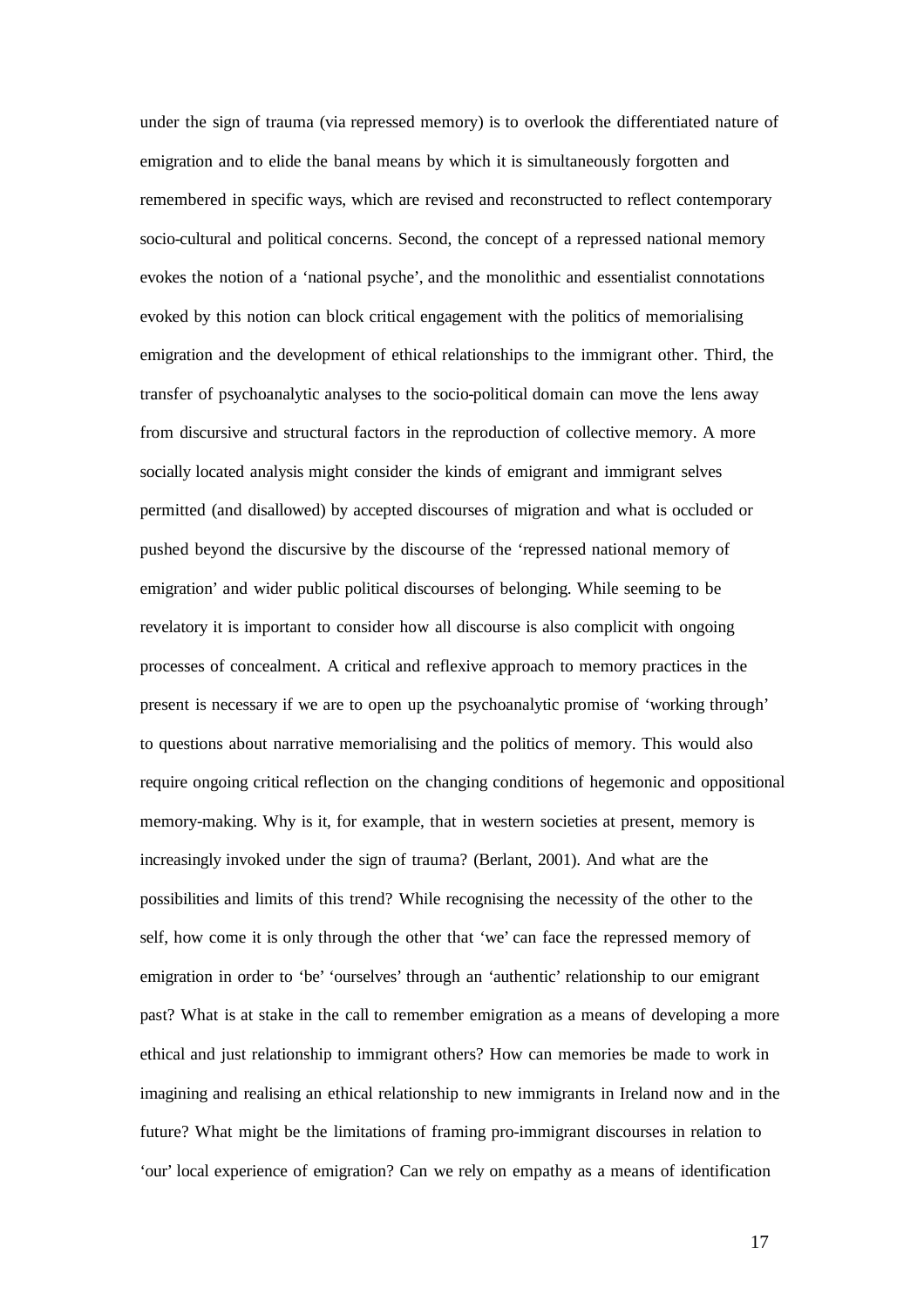with the marginalized and oppressed for a feminist multicultural political project? And what has feminist theory to tell us about beginning from the local, empathy, identification and an ethical politics of solidarity? These questions are taken up in the following section of the article.

# **Memories of emigration and a feminist politics of solidarity with new immigrants in Ireland**

Empathy and identification and how these are constituted through particular modes of memorialising are considered in this section with a view to how they might be put to work in developing a multicultural feminist politics for the new century. Empathy introduces affect and subjectivity to debates about solidarity across difference. For Jill Bennett the significance of empathy lies in its 'peculiar combination of affect and intellectual inquiry', which means that experience itself is pursued 'rather than affinity or identity' (2003, p. 193). It is the affective aspect of empathy, she argues, that produces the greater imperative to 'engage with the trauma of others' (*ibid*.). Taking a similar position on empathy, Sandra Bartky argues that empathic feelings 'fuel the search for a more adequate knowledge of the Other;…[and] give shape and form to this knowledge' (1997, p. 180). She sees empathy as adding an affective dimension to the feminist search for 'better kinds of intersubjectivity that can contribute to better solidarities' (*ibid*.). Empathy, or 'feeling with', is also evidence of the relational character of the individual and reminds us of the fact that we exist primarily in connection with others (Brison, 1997). As noted earlier, empathy can involve identification that assimilates the other into the self, or identification that maintains the distance between the self and the other. When discussing empathy therefore, the question of identification also arises. Identification as it operates across discourses and cultural differences has been a central concern of feminist theory for some time because of its centrality to politics, solidarity and action (Fuss, 1995; Butler, 1990 and 1993; Sedgwick 1990). In a discussion of the role of identification in feminist politics, Diane Fuss argues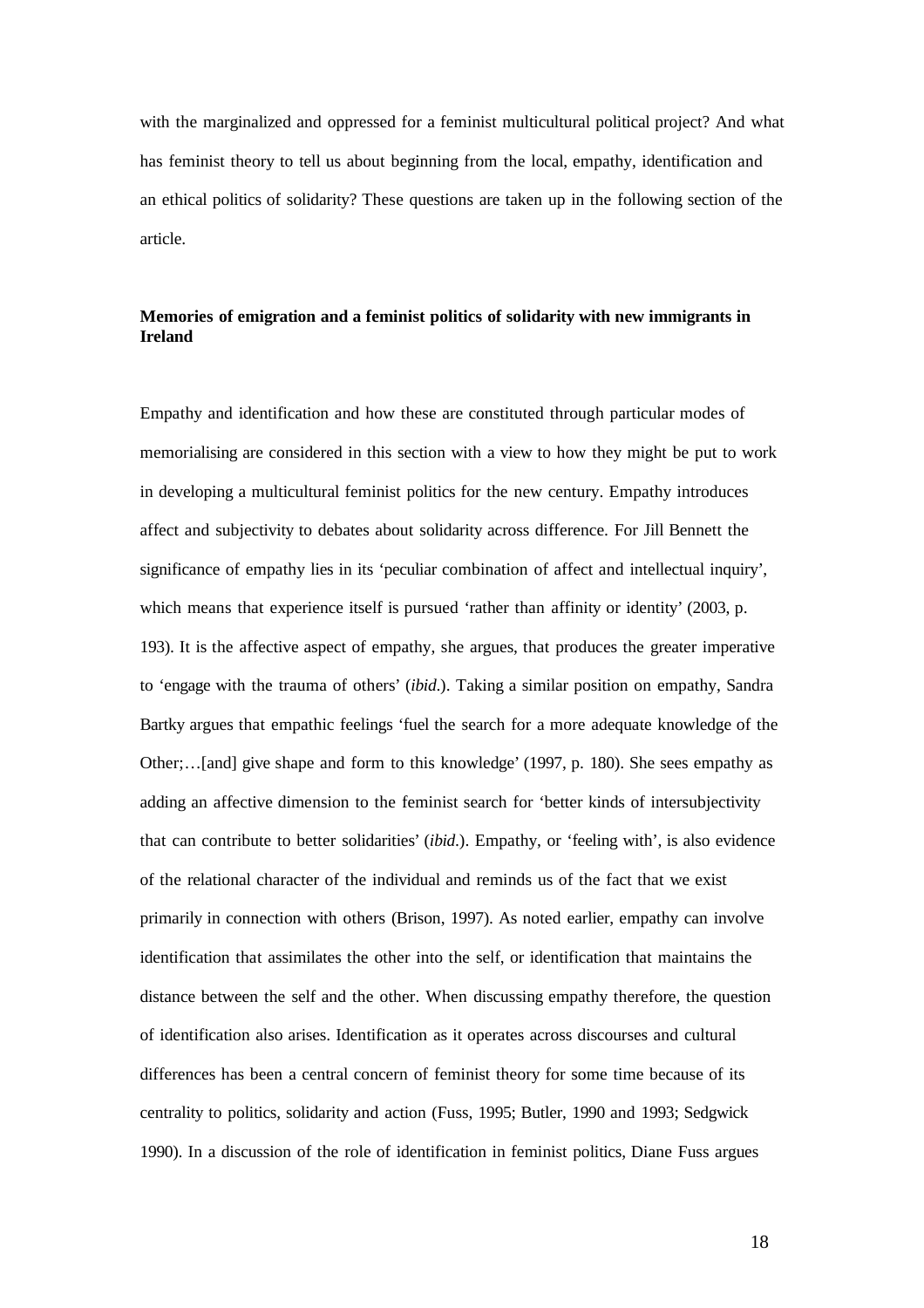that '[t]o the extent that every social group is constituted for Freud through identification between its members, through social ties based on perception of similarity and shared interests, there can be no politics without identification' (Fuss, 1995, p. 10). However, she notes that Freud's description of the political bond as conscious seems to contradict his earlier view that identifications are rooted in the unconscious, and argues herself that identification 'is both voluntary and involuntary…the point where the psychical/social distinction becomes impossibly confused and finally untenable' (*ibid*.). This interplay of the conscious and the unconscious contributes to the complexity of debates about identification.

The relationship between empathy and different forms of identification referred to above is examined by Kaja Silverman (1996), who identifies two main forms of empathic identification; idiopathic identification and heteropathic identification. She suggests that the seeing of the self in the image of the other, or, indeed, the other in the image of the self leads to 'idiopathic identification'. This form of identification takes place along 'a trajectory of incorporation' because it involves assimilating the other to the self; that is, the experience of the other is interpreted only with reference to one's own prior experience (Bennett, 2003). The effect is the annihilation of 'the other' because she is deprived of her specificity, her unique existence and character (Silverman 1996). Furthermore, the motivation is not to engage with, or 'encounter' the other for herself but, in the case under consideration here, to begin with the question how her/their experience of immigration/asylum seeking is *like* or *the same as* 'our' experience of emigration.

Jill Bennett offers 'incorporative identification' or 'assimilative identification' as alternative ways of characterising Silverman's 'idiopathic identification' because they emphasise how the experience and subjectivity of the other are domesticated, made like 'ours' (2003, p. 180/181). The incorporative identification, which I want to suggest is invited by the newspaper commentaries discussed earlier, relies on making 'them' sufficiently '"like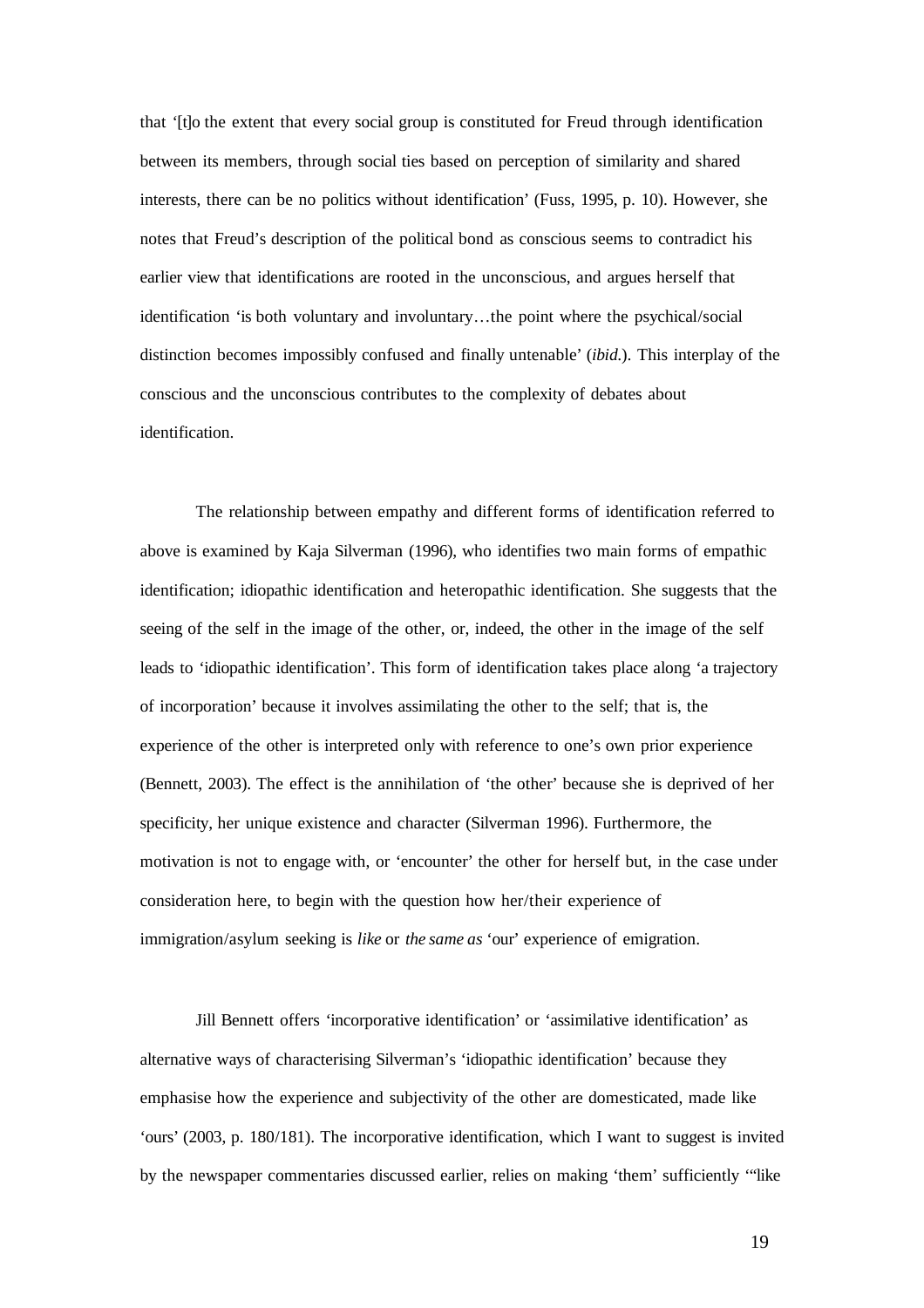us" to enable us to imagine ourselves in their place' (Bennett, 2003, p.181). This 'uncritical mimicry' (LaCapra, 2001) can be read as usurping the positions of immigrants via an emphatic gesture with immigrants that re-enchants the nation through the notion of a national affinity with migration. This mode of empathic identification sutures images of the pain or survival/success drives of immigrant others into particular narratives of a national 'we' (Bennett 2003, p. 183) thereby excluding the potential of other narratives of the national 'we' for developing more ethical responses to new immigrants.

Silverman offers 'heteropathic identification' as a mode of identificatory relationship that preserves the presence of difference and that 'entails identification at a distance with a body that one knows to be, in some sense, alien' (Bennett, 2003, p. 180). In contrast with her account of idiopathic identification, this mode of identification maintains openness to radical difference that may not be easily recognisable, and to 'experience beyond what is known by the self' (*ibid*.). If idiopathic identification fails to attend to the particularity of experience and reaffirms existing cultural hierarchies, heteropathic identification is seen as involving recognition of the distance between the self and the other and of the specificity of the other. In a related discussion, Sara Ahmed warns against attempts to achieve an account of embodied specificity, because such an aim presumes that the difference or specificity of another *can* be accessed. She suggests, instead, that we 'think of particularity in terms of modes of encounter', that is 'the particularity of modes of encountering others' (2002 p. 561). For her, the particularity of another is not to be found on their bodies but in 'the history that the encounter reopens as well as the future that it might open up…' (Ahmed, 2002, p. 568). Thus, particularity emerges as a result of the naming of 'the meetings and encounters that produce or flesh out others', and particularity apprehended in this way potentially reveals the processes of 'differentiation between others and their different function in constituting identity…' (*ibid*.).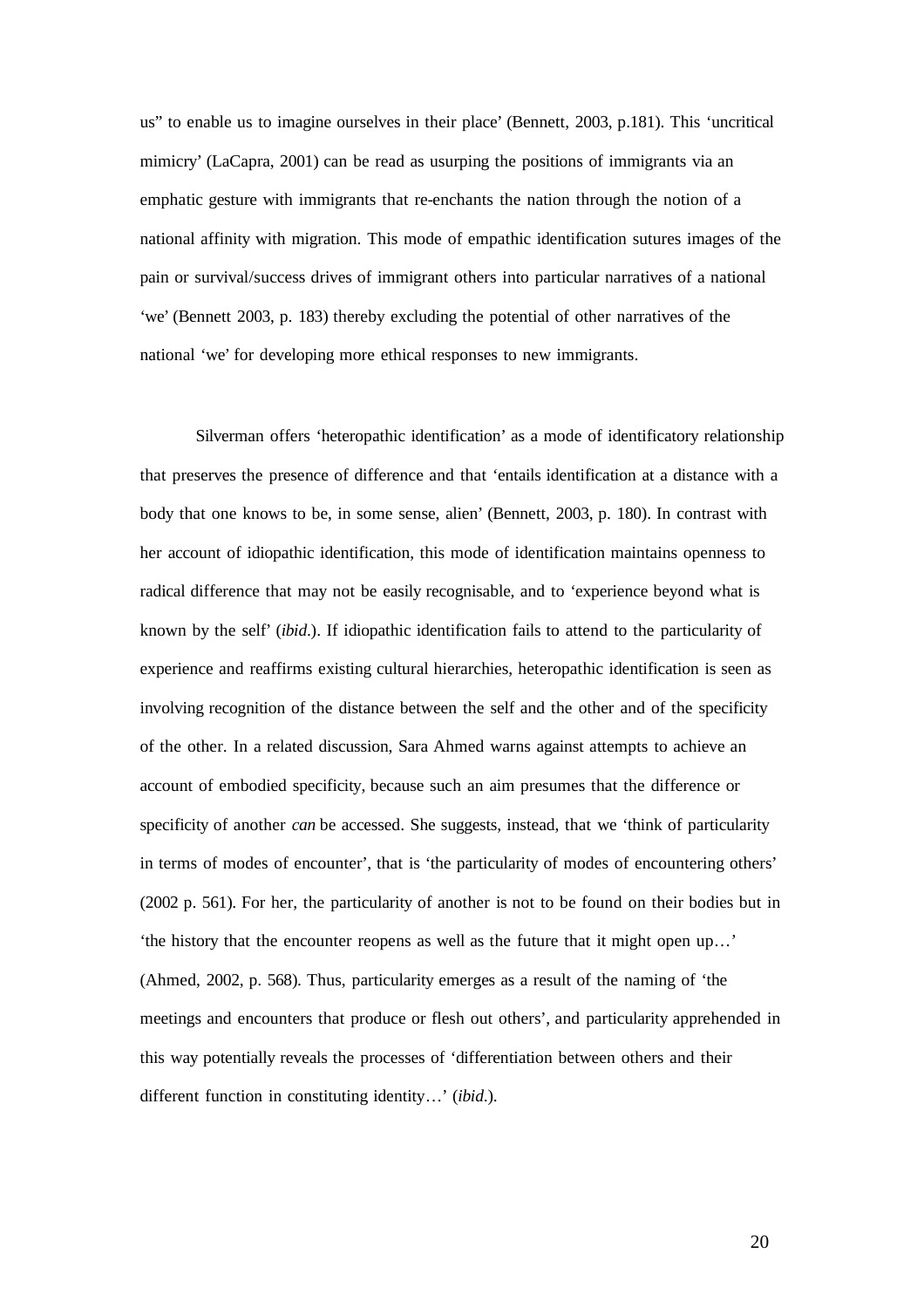In my own research on the gendered subjectivities of migrant and non-migrant Irish women in the 1990s, it was evident that intercultural and intracultural encounters past and present structured their contradictory identifications with Ireland and Irish identity (Gray 2004). Experiences of emigration as loss and opportunity; belonging and not belonging; authentic and inauthentic Irish identity suggested differentiated and conflicting 'experiences' of emigration. These complex articulations of migration, identification and negotiations of belonging were most evident in their narratives of encounters with migrant/non-migrant Irish others, English citizens, and other ethnic groups in England (*ibid*.). If ethics are located in the processes of differentiation that happen at the level of the encounter, then 'rather than thinking of gender and race as something that this other *has*…we can consider how such differences are determined at the level of the encounter' (Ahmed, 2002, p. 562; emphasis in original). All encounters involve relationships between the past, present and future and are inflected by the regulation of citizenship, work, bodies and spaces (*ibid*.) Moreover, encounters repeatedly pose the ethical question of how to develop 'ways of encountering others that are *better*' (*ibid*., emphasis in original). I see Ahmed's position as similar to Silverman's heteropathic identification as maintaining openness to radical difference, but developing this via an engagement with the workings (and histories) of difference in the encounter between self and other.

In a different way, Marianne Hirsch (1999), 25 in her work on Shoah photographic images, suggests that Silverman's notion of 'heteropathic identification', which leaves room for the distance between the self and other, can best be achieved via strategies of distanciation and displacement. Hirsch takes the position that individual and collective experiences and memories cannot, and perhaps, should not be 'worked through' when understood as laying memories to rest. Instead, she calls for an engagement with past experiences from different perspectives. By locating experiences in different contexts, she suggests that they are brought to memory in different ways; a recontextualisation takes place that opens up new interpretive frameworks and prevents overidentification or fixed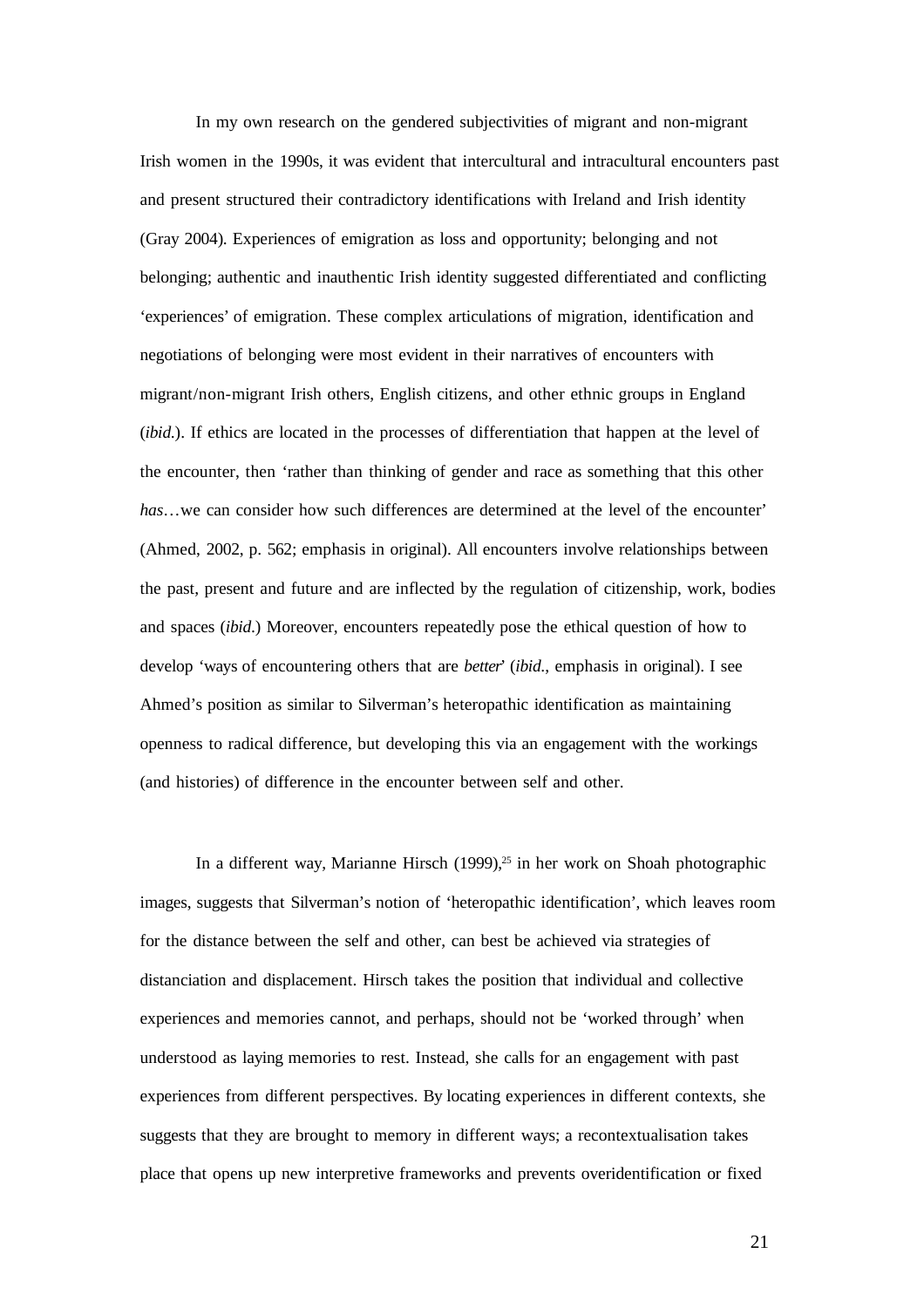identifications. So, for example, local responses to new immigrants that make connections with the ongoing encounters between Irish settled people and Irish Travellers in Ireland, or that (re)contextualise immigration in relation to how 'whiteness' was/is inhabited in the Irish diaspora (Gray, 2002; 2004; Ignatiev, 1995; Lloyd, 1999; Roediger, 1991), suggest heteropathic identifications that maintain distance and difference. Moreover, such differentiated perspectival memorialising might unsettle any straightforward incorporative empathy with new immigrants and instead open up more ambivalent (dis)identifications with and within the national 'we'/story.

Susannah Radstone (2001) also draws on Kaja Silverman's notion of ' "heteropathic" identification…to describe a memorial relation to the experience of others predicated upon both identification and difference' and links this with '(H)eteropathic memory (feeling and suffering with the other) [which] means…the ability to say "It could have been me; it was me, also," and, *at the same time*, "but it was not me" (1996, p. 9, her emphasis, quoted in Radstone, 2001 p. 63). Radstone supports the maintenance of distance and difference here but it is her attention to other dimensions of identification that I want to attend to. Her reading of Hirsch leads her to call for movement beyond Hirsch's strategies of displacement and distanciation which only do some of the work in her view. She argues for engagement with the ambiguity, unsettlement, and multiplicity of identification, which partly arises out of its combined psychic and social dimensions. Noting Hirsch's focus on identification with victimhood, Radstone calls for a reading against the grain of identification with 'pure' victimhood. She argues that 'scenarios that include the exercise of power and authority arguably prompt a particular identification *with* the wielder of that power, as well as with the object upon whom it is exercised' (2001, p. 65; emphasis in original). These complex power invested webs of identification constitute aspects of personal and public fantasy. At a time when, Radstone argues, the search for victims and villains is rampant, there is a need to undercut 'the sense of an absolute distinction between "good" and "evil" by proffering, or even foregrounding potential identifications with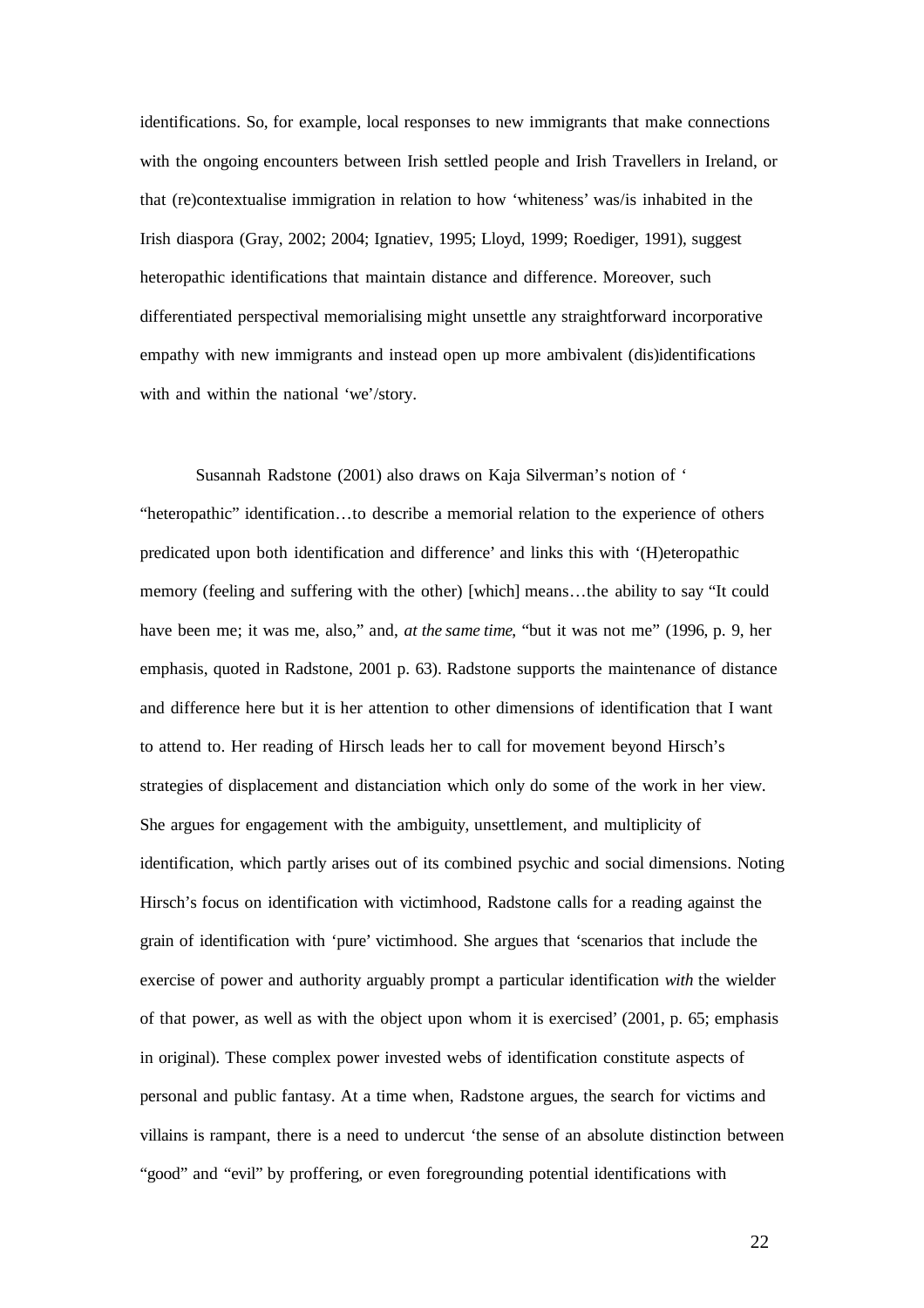perpetration as well as with victimhood' (*ibid*.). A form of identification that acknowledges identification with perpetration as well as with victimhood might, Radstone argues, mitigate against the self-righteousness that accompanies a dualistic good/evil culture.

Citizens of Irish background living in Ireland are witnesses to both emigration and immigration. As Radstone argues, the position of witness is a complex one 'that can exceed an empathic identification with victimhood to include identifications with other positions… including, especially those of perpetration' (2001, p. 61). Remembering suffering cannot be assumed to produce a straightforward empathic identification but has a darker side, what Radstone, after Primo Levi (1989), calls 'an ethical "grey zone". A return to emigration in an attempt to bear witness to the more complex difficult and equivocal identifications that constitute its unrealised potential would mean struggling to read it in the 'grey zone' where neither pure victimhood nor pure perpetration would hold sway. It would complicate any assumed 'national memory' and acknowledge the potential for domination and exclusion that emigration represents, alongside the pain, loss, gain and hope that are also part of the experience. Ireland is no longer so much a place where victims of economic underdevelopment and social regulation have to leave, as a site of opportunity, but also of second-class belonging for contemporary immigrants from eastern Europe, African countries and elsewhere. The condition of migrancy, hitherto understood in relation to 'our' emigrants, is now lived by non-Irish migrants to Ireland and potentially gives rise to contradictory identifications by those of Irish background with perpetration and victimhood. <sup>26</sup> The sanitised effects of repeated and aestheticised collective memorialising of emigration are potentially challenged then by glimpses of familiar, yet unfamiliar, migration practices being performed by non-Irish migrants in the space of Ireland. These decontextualisations and recontextualisations of migrations and the complex identification they produce have the potential to move memorialisation into an 'ethical grey zone' in which remembering emigration must involve distance and difference. It seems to me that an ethical feminist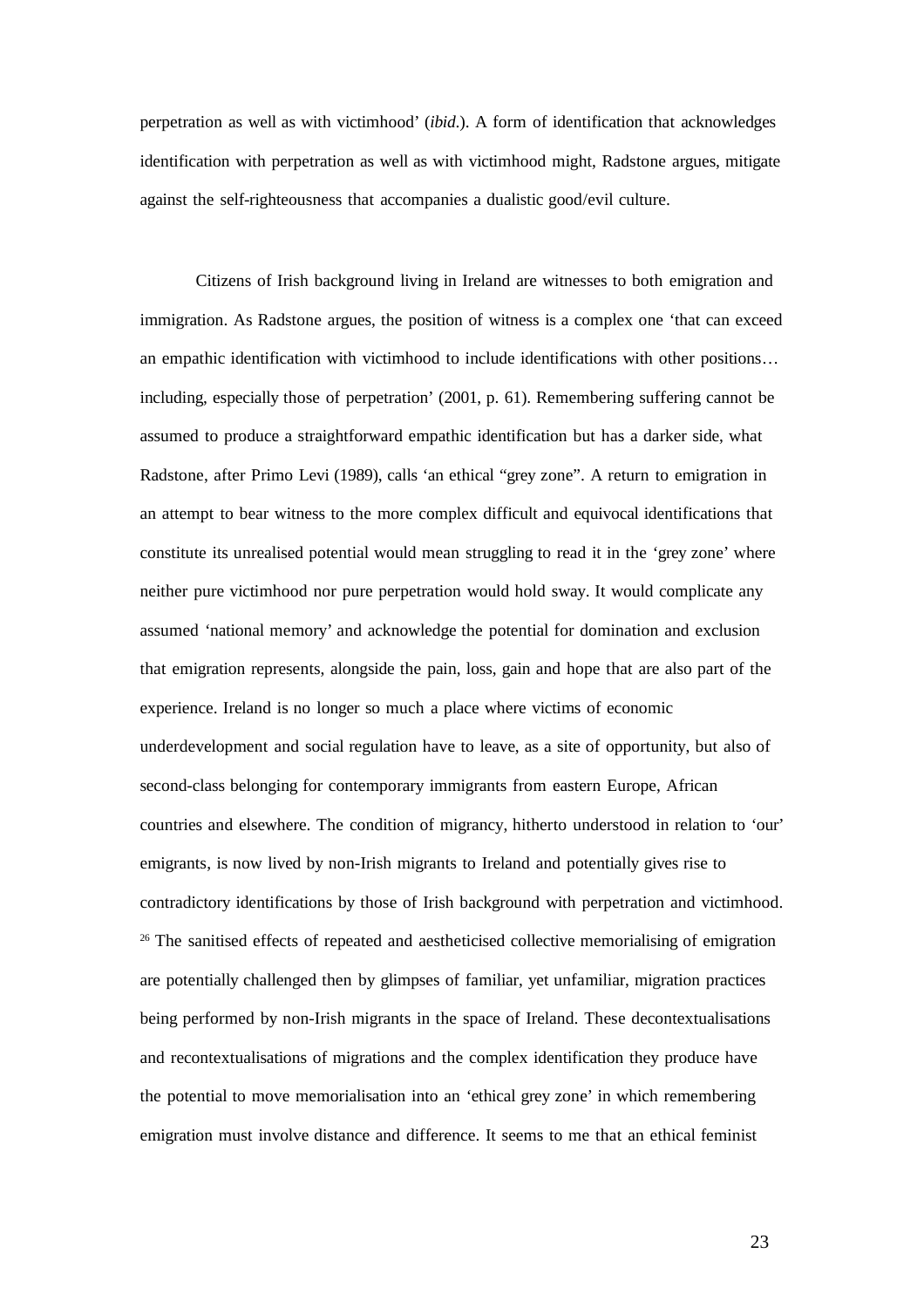approach to the cultural politics of migration in Ireland requires a critical engagement with the complex relationships between memory, empathy and identification.

#### **Conclusion**

Feminism in western societies today is caught in a difficult relationship between forms of multiculturalism based on the politics of identity and recent poststructuralist critiques of identity and totalised conceptions of difference. As a result, feminists in Ireland (and elsewhere) are faced with questions of how difference can be addressed without falling into a diffuse politics incapable of addressing matters of justice, ethics and belonging. An analysis of the workings of empathy, identification and solidarity across difference is, then, an urgent theoretical and political concern for feminism. Such an analysis also raises questions about memory and memorialising and their workings to reproduce modes of encounter that perpetuate, legitimate, suppress or challenge incorporation/exclusion. Memory operates both as a repository of historical encounters that act on the present and as a basis of belonging and differentiation (Geoghegan, 1997, p. 30/31). The affective power of memory in political discourse, its potential to bolster identity, and its centrality to differentiation, render it critical to understanding the politics of difference and belonging. If, as Ahmed argues, ethics are located in the processes of differentiation that happen at the level of the encounter, and memories of these encounters in the present, then this is where an ethical feminist politics of solidarity across/with difference must be forged.

The call for a more ethical politics of migration through idiopathic identification based on empathy has the effect of re-establishing the Irish national story rather than unsettling or transforming it. I have argued that the rhetorical strategies of newspaper commentaries discussed above invoke an idiopathic identification in which cultural kinship or insiderism values are given sovereignty over other forms of social historical experience and identities (Gilroy, 1993, p. 3). As long as the nation state appropriates the idea of home, such strategies continue to be legitimated (Ahmed, 2000). An assumed communal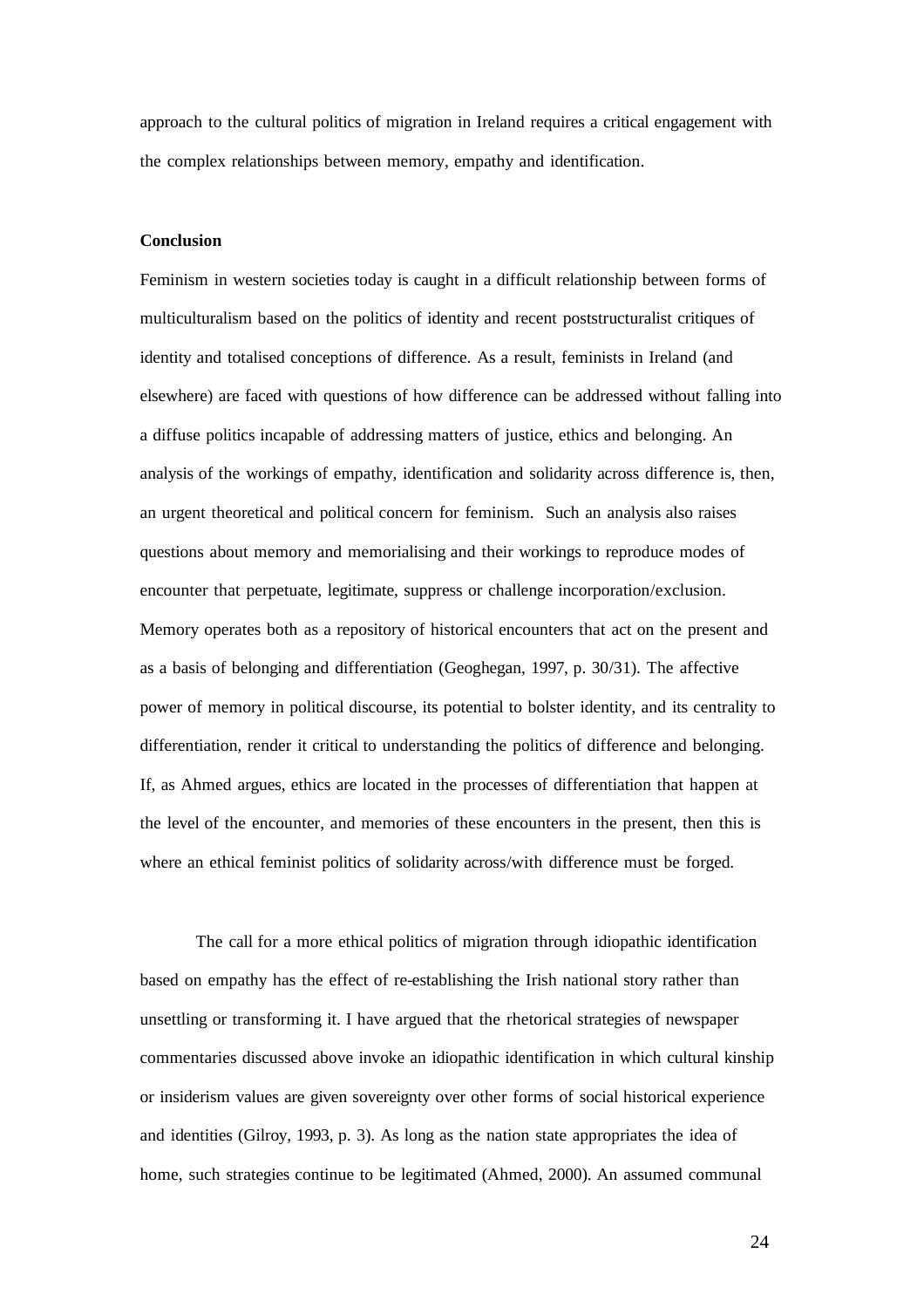Irish experience, or tradition of emigration, produces a pro-immigration position via a 'duty' to a national past, but is in danger of reinstating the national as 'ours' to give. Moreover, appeals to a specific national past or inheritance also put limits on the kinds of injustice that are recognised and responded to (Thompson, 2002, p. 108). The feminist positions discussed above identify the limitations of such a position, which assimilates the other into a narrative of the self, or the nation. This mode of identification can perpetrate the violence of 'appropriation in the guise of an embrace' (Sommer, 1994, in Fuss, 1995, p. 9).

To assume sameness as a basis for solidarity is unproductive because then difference is experienced as conflictual or threatening (Dean, 1997). Perhaps it is possible in a more hopeful vein to return to Irish emigration, past and present, and 'attempt to bear witness to the more complex, difficult and equivocal identifications that together constitute its unrealised *potential*' (Radstone, 2001, p. 75; emphasis in the original). This means acknowledging identification with victimhood, pain and exile, while simultaneously facing identification with oppression, domination and privilege. Such an approach would mean that the multiple, complex and contradictory histories that each encounter opens up could be part of the political agenda in the present. By critically examining the ethical aspects of relationships to the other and how all encounters involve relationships with the past, present and future, accepted or habitual modes of interaction are opened up to scrutiny. The workings of empathy point to the importance of affect in motivating solidarity and political action but also warn against how such affect might be appropriated towards ends which reinstate the same. Heteropathic identification and empathy move us closer to the question of what is to be done and bring ethics and politics together in the ongoing (re) negotiation of agendas for action.

An ethical transnational, multicultural feminist politics demands that feminist agendas are kept open so that 'they may be disputed by those who are yet to come' (Ahmed, 2002, p 569). Such a politics would have to be based on a reflexive solidarity that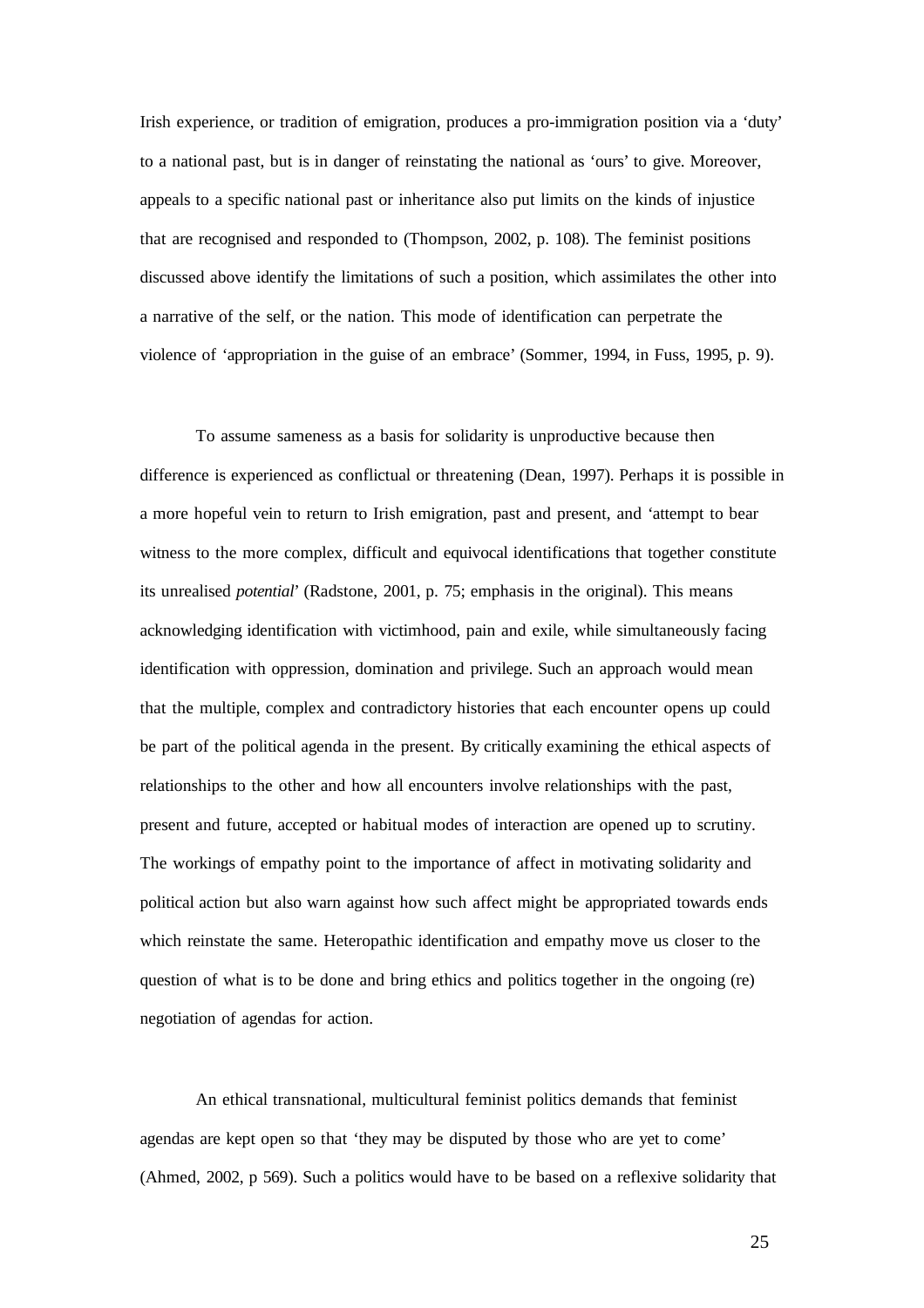would have 'doubt' built into its very foundations (Dean, 1997). Considerable painstaking labour must go into working together in ways that live with doubt and that do not assimilate or overcome distance and difference (Ahmed, 2002). Indeed, Ahmed locates this feminist politics precisely within the distances between us. Such a politics would not start from given commonalities but would develop through a politics of engagement (Dean, 1997) or encounter (Ahmed, 2000). The encounters or 'new proximities' brought about by recent immigration to Ireland do, as Lentin suggests, potentially reopen prior histories of encounter, but it is important that it is prior histor*ies* of *encounters* that are remembered while remaining cognisant of how these continue to produce hierarchical and excluding regimes of difference in the present. Following Ahmed then, a feminist politics of multiculturalism in Ireland would both acknowledge the *proximities* produced through prior histories of encounters and accept that there can be no *transparency of meaning* because there is always mishearing and limits to what can be communicated in any encounter (*ibid*.). Memory, empathy and identification may be central to feminist solidarity across difference but the interrelated workings of these need ongoing reflection in theory and practice if ethical relationships to the other are to be developed and maintained.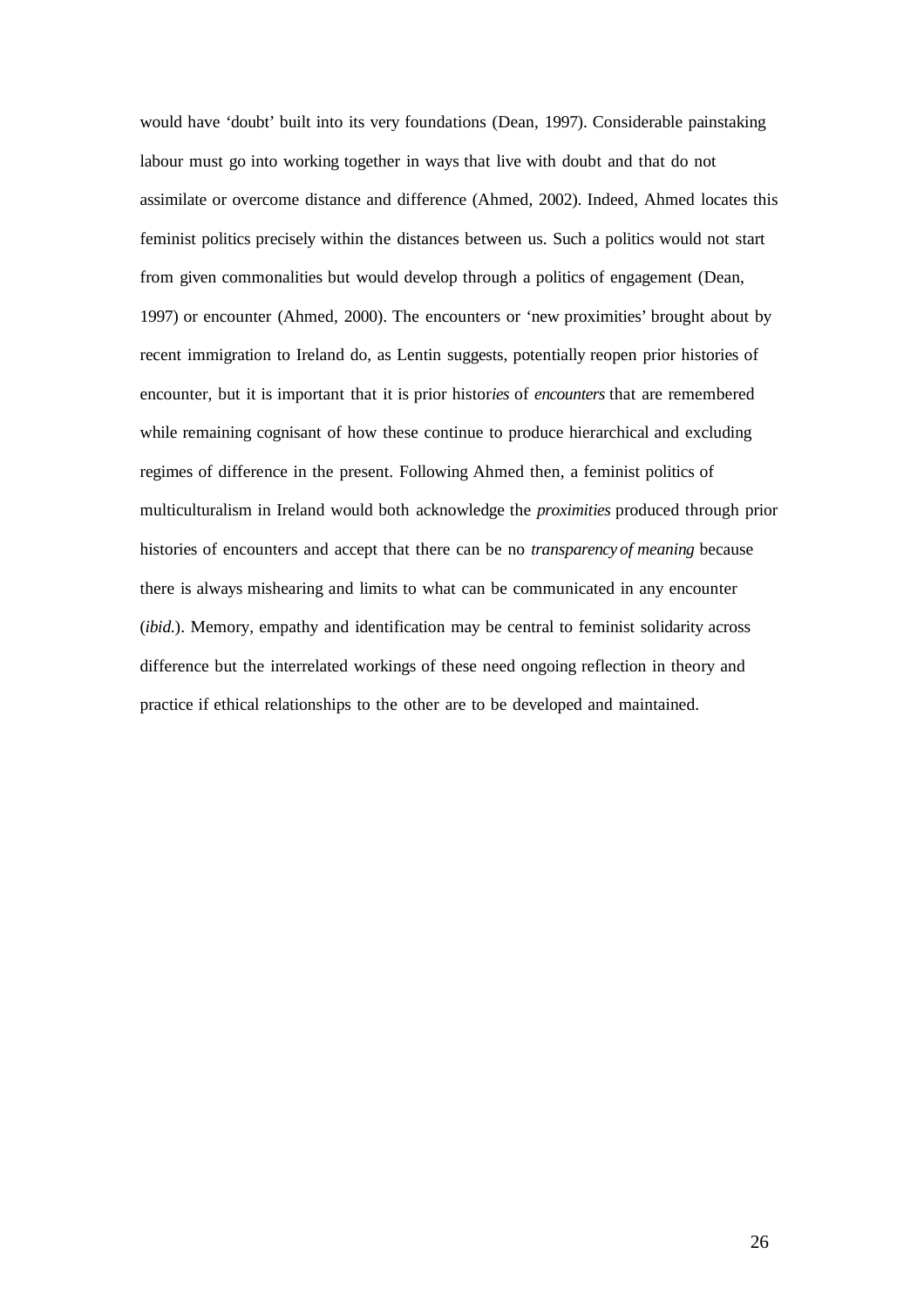#### **Notes**

**1**

State-sponsored job-fairs were held mainly in 'white' and Christian countries thereby racialising the work permit system (Loyal, 2003). See Kelly (2004, p. 38-41 for a discussion of sending country patterns and recruitment strategies. Her report also discusses the legislative developments, procedures and practice regarding work permits. Work permits have been issued for all sectors of the economy but particularly in agriculture, horticulture, hotels, child care and domestic work, the catering industry and for a range of unskilled work (Kelly, 2004) 2 In January 1988 *The Economist* identified Ireland as 'the poorest country in rich north-west Europe' with a gross domestic produce at 64% of the European Community average. However, by 1997, the same magazine was flagging Ireland on its front cover noting that it was 'about as prosperous as the European average, and getting richer all the time' (May 17, p. 15). The term the 'Celtic Tiger' first coined by Morgan Stanley in August 1994, became the neologism for the thriving Irish economy from the mid-1990s to 2000, which is accounted for largely in relation to the Europeanisation and globalisation of the Irish economy. The journal *ForeignPolicy's* index of globalisation in 2000 identified the Republic of Ireland as the most globalised country in the world based mainly on economic criteria. It became the world's largest exporter of computer software around the same time. Sean Ó Riain (2000) argues that Ireland was integrated into the global economy in two distinct ways in the 1990s: first, by the partial local embedding of global corporate networks into Ireland and second, by the integration of local networks of indigenous firms into global business and technology networks. He sees the state as a central actor in shaping these developments acting as a kind of 'midwife' and mediating the local and global not least by keeping corporate taxation levels low.

<sup>3</sup> The numbers seeking asylum in EU member states dropped by 22 per cent in 2003 with Ireland experiencing one of the largest decreases of any member state at 32 percent (Kelly, O., 2004). The UN High Commissioner for Refugees attributed this to an improvement in conditions in the home countries of asylum seekers (*ibid*.) However, new restrictions including fines of up to 3,000 euro for airline and ferry companies found carrying undocumented migrants and the turning away of asylum seekers at the point of entry (4,800 were turned away in 2003, *ibid*.) also contributed to the decreased numbers coming to Ireland in 2003. Moreover, since 2000 asylum seekers in Ireland have been forced to live where and in the kind of accommodation decided by the Government (dispersal policy), usually hostels and camps under what is known as 'direct provision' with an allowance of 19.05 euro per week per adult and 9.52 per week per child.

<sup>4</sup> The 1998 Good Friday Agreement asserted the right to citizenship of all those born on the island of Ireland confirming the *jus soli* (birth in Ireland) approach to Irish citizenship that existed since the first constitution of 1922. Also, the 1990 Supreme Court judgement (known as the Fajujonu case) held that non-national parents of Irish citizen children had a right to remain in Ireland in the interests of the child. (Kennedy and Murphy-Lawless, 2003). However, in February 2003 the Supreme Court held that deportations of adult non-nationals in the O and L cases could proceed although they were parents of children born in Ireland who were entitled to Irish citizenship. As a result, the Department of Justice abolished the procedure whereby residency could be applied for based on parentage of an Irish citizen child. In June 2004 the government held a referendum to change the constitution so that children who do not have at least one citizen parent will not be entitled to Irish citizenship thereby changing the *jus soli* nature of Irish citizenship.

<sup>5</sup> In the referendum held on June 11 2004 voters were being asked to vote yes or no to amend the provision in Article 9 of the to give the houses of Parliament the power to decide the circumstances and conditions under which people born in Ireland who do hot have an Irish parent are entitled to gain Irish citizenship. The referendum was passed with a four to one majority and the government proposes to legislate to provide that children born to nonnational parents who have lived in Ireland for a minimum period of three years consecutively will be entitled to citizenship. And all this at a time when there were 16,604 fewer births in Ireland in 2000 than in 1982.

<sup>6</sup> Under present regulations, the right to family reunification for those on work permits 'is discretionary and overly restricted' (NCCRI and IHRC, 2004, p. 47). Also, the UN International Convention on the Protection of All Migrant Workers and Members of their Families, which is the most comprehensive set of international human rights standards to protect documented and undocumented migrant workers and their families, has not been ratified by Ireland (*ibid*.).

<sup>7</sup> Arguments that suggest that data collection and ethnic monitoring are central to the development of progressive immigration policies often ignore the fact that policy development is also the result of moral argument and persuasion.

 $\frac{8}{8}$  MacÉinrí and Walley (2003) also argue that Ireland's record of addressing differences between the dominant settled community and Travellers is one of prejudice and discrimination and does not bode well for the development of an ethical response to new immigrants.

<sup>9</sup> The recommendations of the Task Force are identified for government action in the Social Partnership Agreement *Sustaining Progress* (2003-2006).

<sup>10</sup> See, for example, the final report of the Commission on the Family, *Strengthening FamiliesforLife*, Chapter 16, 'Family Networks – the Irish Diaspora' and *The National Action Plan Against Poverty and Social Exclusion* (2003-5) which sets out a policy framework for combating social exclusion and accommodating cultural diversity as well as addressing 'integration issues, racism and interculturalism,…in respect of immigrants, emigrants and returning emigrants' (p. 34).

<sup>11</sup> It is noteworthy that US Senator Bruce Morrison who sponsored the largest visa scheme (1991-1994) which Irish immigrants to the USA took advantage of (48,000) was opposing the citizenship referendum in Ireland and calling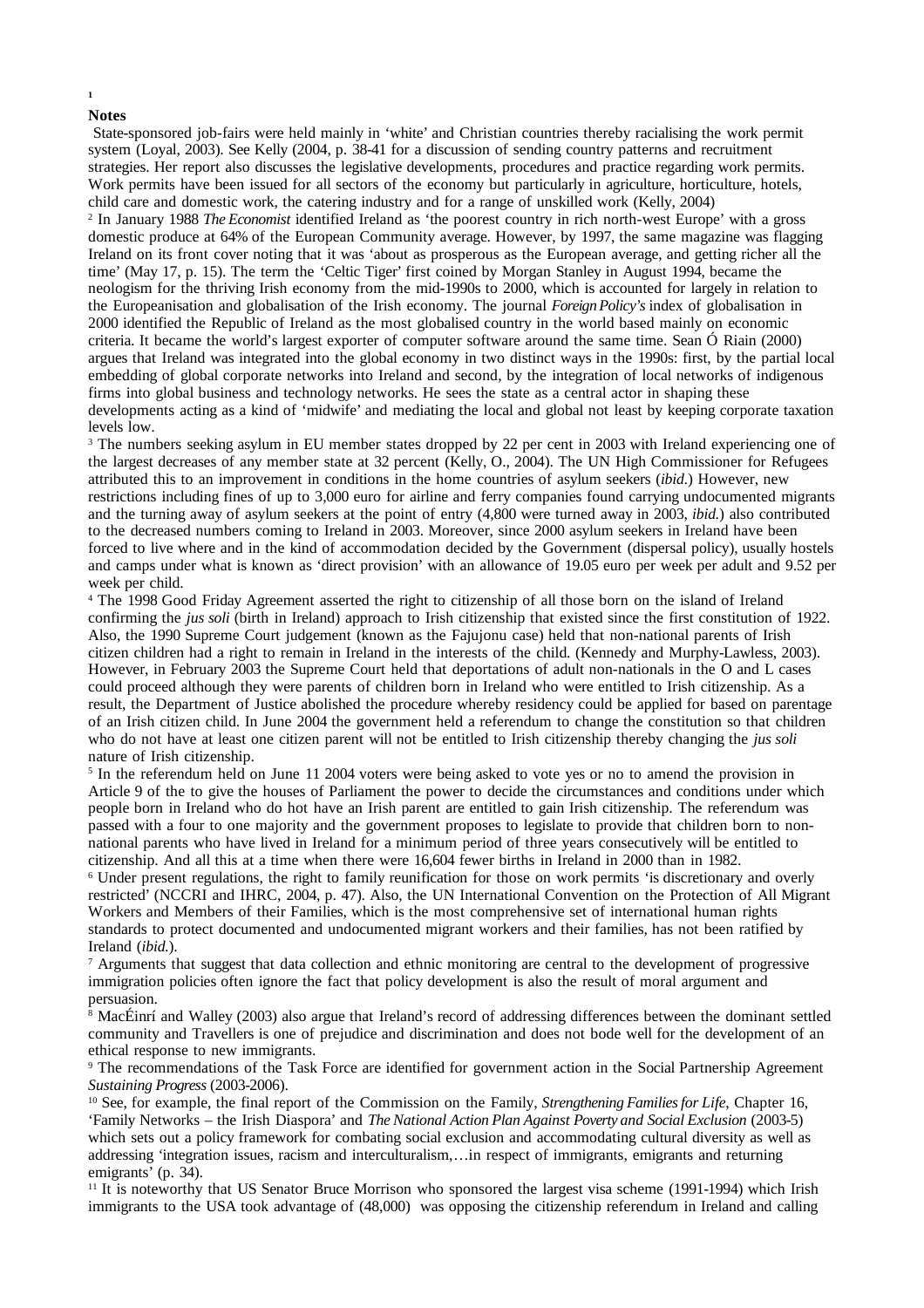on the Irish government to develop a coherent immigration policy and to maintain citizenship rights based on *jus soli* (i.e. birth in Ireland) need reference here

 $12$  Thank you to one of the reviewers of this article for reminding me of this point.

<sup>13</sup> Max Scheler in *The Nature of Sympathy* (1970) identified four kinds of 'fellow feeling': he suggests that 'true' fellow feeling is immediate and ultimate with both parties feeling identically. The example he uses to characterise this form of fellow feeling is that of both parents on the loss of a child; his second type is 'emotional infection' which he describes in terms of mass excitement or mob hysteria and dismisses because of what he saw as the absence of directed feeling and potential danger to individual integrity involved; his third form of fellow feeling is 'emotional identification' and takes place when my self disappears entirely into her self, or I take her self into my own. This fellow feeling lacks moral worth for Scheler because it does not work at the level of unique individuality; finally there is 'genuine' fellow feeling which is seen as intentional, having an object, and in which otherness is maintained because an awareness of distance between selves is assumed (Bartky, 1997).

<sup>14</sup> See Gray 2004 and the 'Breaking the Silence' website at http://migration.ucc.ie

<sup>15</sup> 20,700 emigrated in the year to April 2003 (CSO, 2003). (Nearly half of these may be school leavers who have left the country for a 'gap year' in Australia).

<sup>16</sup> Lentin notes that in 2001 public sector bodies including the National Consultative Committee on Racism and Interculturalism (NCCRI), the Equality Authority, and Human Rights Commission were working towards implementing an equality agenda. Also, the government launched its 'Know Racism' public awareness campaign on antiracism and interculturalism so that, she suggests, a 'race relations industry' with an integrationist agenda was developing. Paradoxically she suggests that these top down initiatives gave rise to the establishment of 'bottom up' organisations with different agendas (2002, pp. 226-7). At the same time, the government was implementing more restrictive immigration measures including an increase in deportations (*ibid*.).

<sup>17</sup> Personal correspondence.

<sup>18</sup> I am conscious that the demands of narrative memory silence other forms of memory that are embodied or those memories that re emerge unexpectedly in daydreams, images, bodily reactions and other ways.

<sup>19</sup> Suzannah Radstone (2001) reads 'postmemory' as potentially exceeding the kin and ethnic generational transmission emphasised by Hirsch and operating in the wider cultural domain.

<sup>20</sup> In Weberian terms, memory narratives of emigration as loss or exile can be seen as representing a form of 'traditional legitimation' of the southern state in which emigration was constructed as evidence of colonial underdevelopment and so could not be the responsibility of the new state or its people (see also Miller, 1990).

<sup>21</sup> This forgetting is also intricately bound up with gender as the prescribed narratives and memorial practices surrounding emigration, despite demographic evidence, tend to construct men as the migrants leaving women lovers and mothers behind (Travers 1995).

<sup>22</sup> For example, Cathy Caruth argues that 'the irreducible specificity of traumatic stories requires…the varied responses…of literature, film, psychiatry, neurobiology, sociology, and political and social activism' (1995, p. ix). <sup>23</sup> The poet, Eavan Boland suggests that songs and poems 'can be "a safe inventory of pain"...[they] tend to

"bandage up the history" – suggesting, again, the power of song to assuage grief by aestheticising and distorting experience' (Allison, 2000, p. 59)

<sup>24</sup> See Ann Burlein (1999) for a discussion of the limits of countermemorialising and the potential of Foucault's notion of 'countermemory'.

<sup>25</sup> See Radstone for a critique of Hirsh's essay as one where 'identification with "pure" victimhood holds sway'  $(2001,$ p. 75).

 $26$  Thank you to one of the reviewers for bringing this important point to my attention.

# **Bibliography**

- Ahmed, Sara (2000) *Strange Encounters. Embodied Others in Post-Coloniality*, London: Routledge. (2002) 'This other and other others', *Economy and Society*, 31 (4), pp. 558-72.
- Allison, Jonathan (2000) 'Acts of Memory: Poetry and the Republic of Ireland since 1949', in Ray Ryan (ed.), *Writing in the Irish Republic. Literature, Culture, Politics 1949-1999*, Basingstoke: Macmillan Press, pp. 44-63.
- Anderson, Benedict (1991) *Imagined Communities: Reflections on the Origins and Spread of Nationalism*, London: Verso.
- (1992) 'The New World Disorder', *New Left Review*, 193 (May/June), pp. 3-14
- (1994) 'Exodus', *Critical Inquiry*, 20 (2), pp. 314-327.

Andrews, Niall (1998) Letter to the editor, 'Policy On Immigration' *Irish Times*, Monday July 20.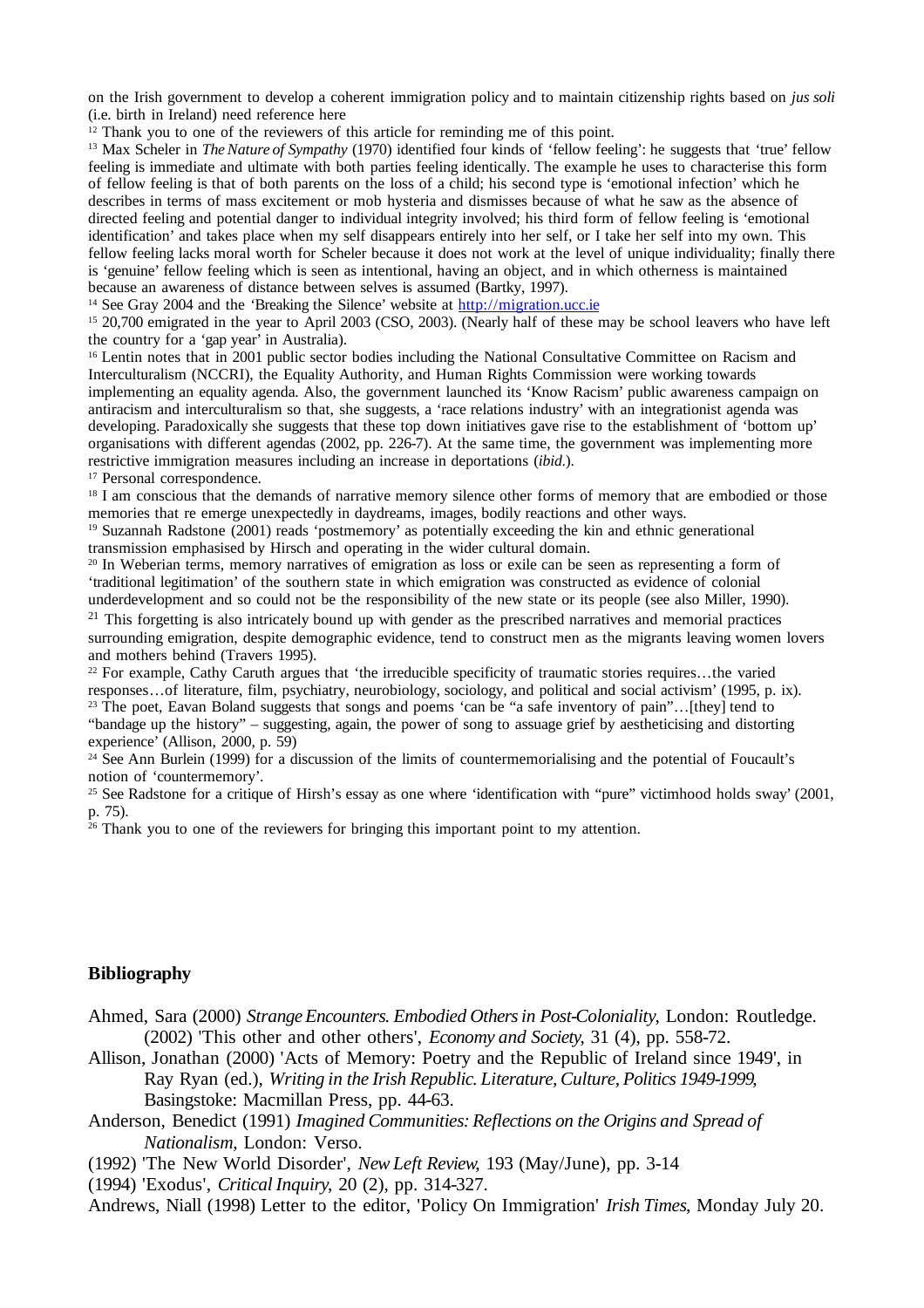- Antze, Paul and Lambek, Michael (1996) 'Introduction', in Paul Antze and Michael Lambek (ed.), *Tense Past. Cultural Essays in Trauma and Memory*, New York: Routledge, pp. xi-xxxviii.
- Bartky, Sandra Lee (1997) 'Sympathy and Solidarity: On a Tightrope with Scheler', in Diana Tietjens Meyers (ed.), *Feminists Rethink the Self*, Boulder, Colorado: Westview Press, pp. 177-96.
- Benjamin, Walter (1973) 'Theses on the Philosophy of History', in Walter Benjamin (ed.), *Illuminations*, London: Fontana, pp. 245-55.
- Bennett, Jill (2003) '*Tenebrae* after September 11. Art, Empathy, and the Global Politics of Belonging', in Jill Bennett and Rosanne Kennedy (ed.), *World Memory. Personal Trajectories in Global Time*, Basingstoke: Palgrave, pp. 177-94.
- Berlant, Lauren (2001) 'Trauma and Ineloquence', *Cultural Values*, 5 (1), pp. 41-58.
- Brison, Susan, J. (1997) 'Outliving Oneself: Trauma, Memory, and Personal Identity', in Diana Tietiens Meyers (ed.), *Feminists Rethink the Self*, Boulder, Colorado: Westview Press, pp. 12-39.
- Burlein, Ann (1999) 'Countermemory on the Right: The Case of Focus on the Family', in Mieke Bal, Jonathan Crew and Leo Spitzer (ed.), *Acts of Memory. Cultural recall in the present*, Hanover, NH: University Press of New England, pp. 208-17.
- Butler, Judith (1990) *Gender Trouble. Feminism and the Subversion of Identity*, New York and London: Routledge.
- Butler, Judith (1993) *Bodies That Matter On the discursive limits of sex*, New York and London: Routledge.
- Bold, Christine, Knowles, Ric and Leach, Belinda (2002) 'Feminist Memorializing and Cultural Countermemory: The Case of Marianne's Park', *Signs*, 28 (1), pp. 125-47.
- Caruth, Cathy (1991) *Empirical Truths and Critical Fictions: Locke, Wordsworth, Kant, Freud*, Baltimore: Johns Hopkins University Press.
- (ed.) (1995) *Trauma: Explorations in Memory*, Baltimore: Johns Hopkins University Press.
- Cavalli, A. (ed) (1991) 'Lineamenti di una sociologica della memoria' in P. Jedlowski and M. Rampazi (eds) *Il senso del passato*, Milano: Angeli
- Central Statistics Office (CSO) (2003) *Population and Migration Estimates*, Dublin: CSO (10 December)
- Commission on the Family, *Strengthening Families for Life*, Dublin: Government Publications
- Connerton, Paul (1989) *How Societies Remember*, Cambridge: Cambridge University Press.
- Coleman, Shane (2001) Change is needed but Ireland cannot act in isolation' in *The Sunday Tribune*, 25 November, pp. 8
- Crew, Jonathan (1999) 'Recalling Adamastor: Literature as Cultural Memory in "White" South Africa', in Mieke Bal, Jonathan Crew and Leo Spitzer (ed.), *Acts of Memory. Cultural Recall in the Present*, Hanover: University Press of New England, pp. 75-86.
- Dean, Jodi (1997) 'The Reflective Solidarity of Democratic Feminism', in Jodi Dean (ed.), *Feminism and the New Democracy: Resisting the Political*, London: Sage, pp. 244-64.
- Diprose, Rosalyn (1994) *The Bodies of Women: Ethics, embodiment and sexual difference*, London: Routledge.
- Fanning, Bryan (2002) *Racism and social change in the Republic of Ireland*, Manchester: University of Manchester Press.
- Faye, Esther (2003) 'Impossible Memories and the History of Trauma', in Jill Bennett and Rosanne Kennedy (ed.), *World Memory. Personal Trajectories in Global Time*, Basingstoke: Palgrave Macmillan, pp. 160-76.
- Felman, Shoshana and Laub, Dori (1992) *Testimony: Crises of Witnessing in Literature, Psychoanalysis and History*, New York: Routledge.
- Fuss, Diana (1995) *Identification Papers*, New York: Routledge.
- Geoghegan, Vincent (1997) 'Remembering the Future', in Jamie Owen Daniel and Tom Moylan (eds.) *Not Yet. Reconsidering Ernst Bloch*, London: Verso, pp. 15-32.
- Gilroy, Paul (1993) *The Black Atlantic: Modernity and Double Consciousness*, London: Verso.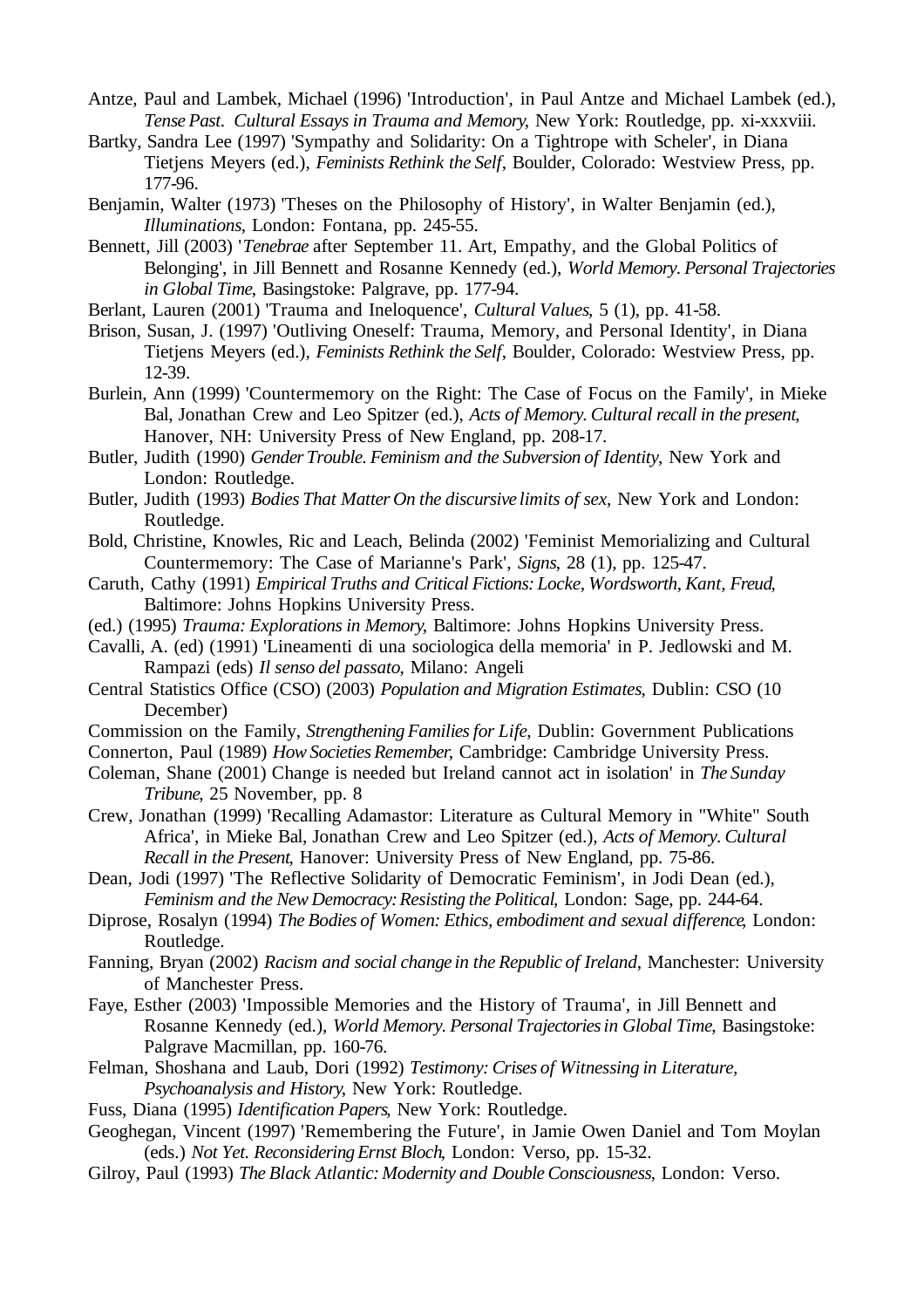- Gray, Breda (1998) 'Steering a course somewhere between hegemonic discourses of Irishness', in Ronit Lentin (ed.), *The Expanding Nation: Towards a Multi-Ethnic Ireland*, Dublin: Conference Proceedings Trinity College Dublin, 22-24 Sept. 1998, pp. 66-73. (2002) '"Whitely scripts" and Irish women's racialized belonging(s) in England', *European Journal of Cultural Studies*, 5 (3), pp. 257-74. (2003a) 'The Irish Diaspora - Globalised Belongings', *Irish Journal of Sociology*, pp. 123-44. (2003b) 'Global Modernities and the Gendered Epic of the "Irish Empire"', in Ahmed Sara, Castaneda Claudia, Anne-Marie Fortier and Mimi Sheller (ed.), *Uprootings/Regroundings. Questions of Home and Migration*, Oxford: Berg, pp. 157-78. (2004) *Women and the Irish Diaspora*, London: Routledge.
- Gupta, Suman (1994) '"What colour's Jew Joyce...": Race in the context of Joyce's Irishness and Bloom's Jewishness', *Bullán: An Irish Studies Journal*, 1 (2), pp. 59-73.
- Habermas, Jurgen (1989) *The Structural Transformation of the Public Sphere. An Inquiry into a Category of Bourgeois Society*, Cambridge: Polity.
- Hesse, Barnor (2000) 'Introduction. Un/settled multiculturalisms', in Barnor Hesse (ed.), *Un/settled Multiculturalisms. Diasporas, Entanglements, Transruptions*, New York: Zed Books, pp. 1-30.
- Hirsch, Marianne (1999) 'Projected Memory: Holocaust Photographs in Personal and Public Fantasy', in Mieke Bal, Jonathan Crew and Leo Spitzer (ed.), *Acts of Memory. Cultural recall in the present*, Hanover: NH: University Press of New England, pp. 3-23.
- (1997) *Family Frames: Photography, Narrative, and Postmemory*, Cambridge: Harvard University Press.
- Honig, Bonnie (2001) *Democracy and the Foreigner*, Princeton: Princeton University Press.
- Ignatiev, Noel (1995) *How the Irish Became White*, New York: Routledge.
- Irish Human Rights Commission (IHRC) and National Consultative Committee on Racism and Interculturalism (NCCRI), (2004) *Safeguarding the Rights of Migrant Workers and their Families. A Review of EU and International Standards: Implications for Policy in Ireland*, Dublin, IHRC and NCCRI
- *Irish Times*, (2003) 'Immigrant workers' Editorial, December 13
- *Irish Times* (2000) 'Ungenerous Bill' Editorial, August 29
- *Irish Times* (1998) 'Treatment of Asylum Seekers', Editorial, July 8
- Jedlowski, Paolo (2001) 'Memory and Sociology. Themes and Issues', *Time and Society*, 10 (1), pp. 29-44.
- Kelly, Nuala (2004) *Work Permits in Ireland. A Recommendation for Change*, Dublin: Migrant Rights Centre Ireland.
- Kennedy, Patricia and Murphy-Lawless, Jo (2003) 'The maternity care needs of refugee and asylum-seeking women in Ireland', *Feminist Review*, 73, pp. 39-53.
- King, Nicola (2000) *Memory, Narrative, Identity. Remembering the Self*, Edinburgh: Edinburgh University Press.
- LaCapra, Dominick (2001) *Writing History, Writing Trauma*, Baltimore: The Johns Hopkins University Press.
- Lean, Maura (1997) 'Ireland has a moral duty to welcome the displaced', Letter to the editor, *Irish Times*, September 16.
- Lentin, Ronit (2002) 'Anti-racist responses to the racialisation of Irishness: Disavowed multiculturalism and its discontents', in Robbie McVeigh and Ronit Lentin (ed.), *Racism and Anti-Racism in Ireland*, Belfast: Beyond the Pale Publications, pp. 226-38.
- Levi, Primo (1989) *The Drowned and the Saved*, London: Abacus
- Lloyd, David (1999) *Ireland After History*, Cork: Cork University Press.
- Lowe, Lisa (1997) 'Work, Immigration, Gender: New Subjects of Cultural Politics', in Lisa Lowe and David Lloyd (ed.), *The Politics of Culture in the Shadow of Capital*, Durham: Duke University Press, pp. 354-74.